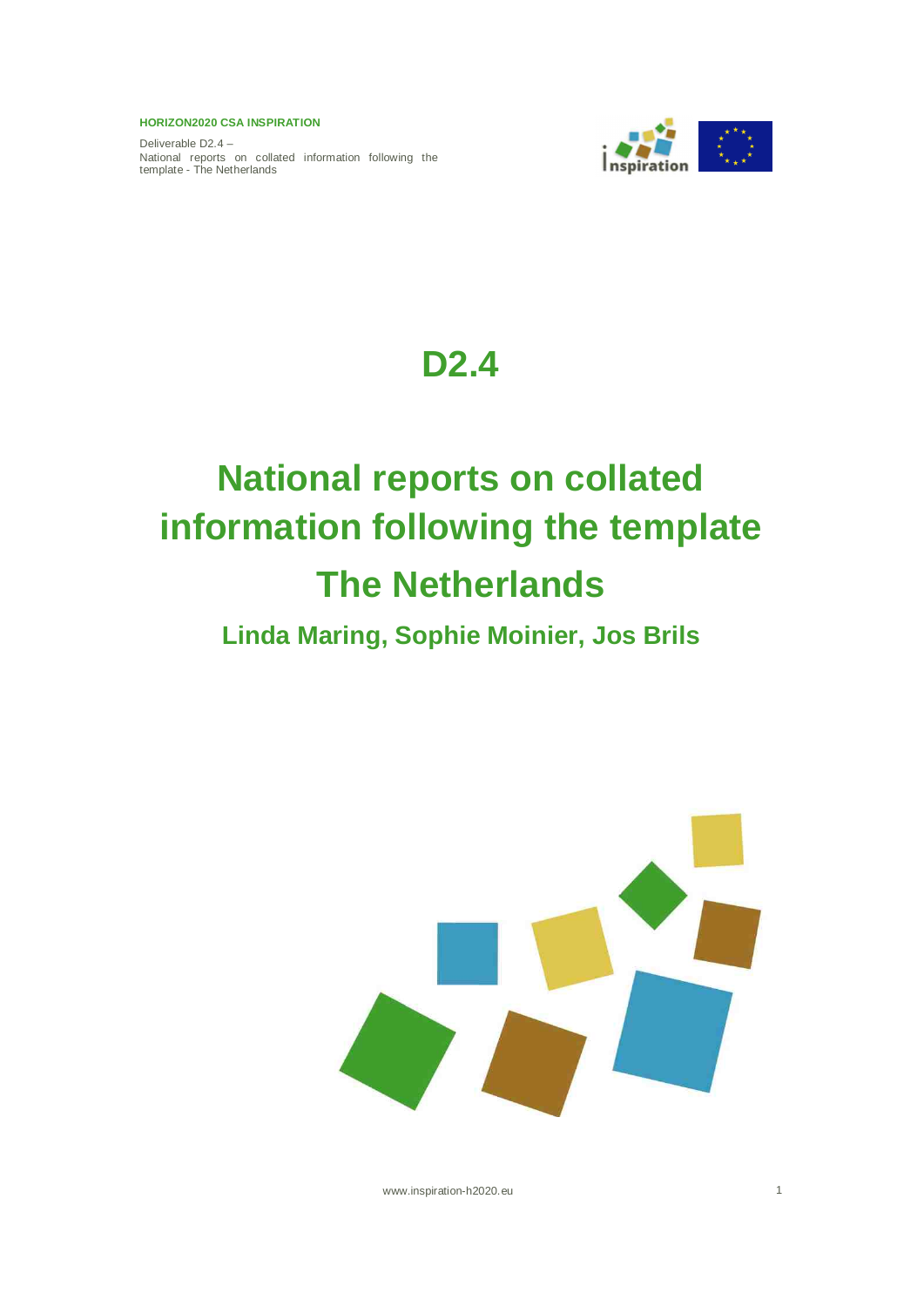Deliverable D2.4 – National reports on collated information following the template - The Netherlands



## **Document information**

| Project acronym:                                                                                     | <b>INSPIRATION</b>                                                                                                                                |  |  |  |  |  |  |
|------------------------------------------------------------------------------------------------------|---------------------------------------------------------------------------------------------------------------------------------------------------|--|--|--|--|--|--|
| INtegrated Spatial Planning, land use and soil management Research<br>Project full title:<br>ActTION |                                                                                                                                                   |  |  |  |  |  |  |
| Coordination and Support Action (CSA)<br>Project type:                                               |                                                                                                                                                   |  |  |  |  |  |  |
| EC Grant agreement no.:                                                                              | 642372                                                                                                                                            |  |  |  |  |  |  |
| Project starting / end date:                                                                         | $1st$ March 2015 (month 1) / $28th$ February 2018 (month 36)                                                                                      |  |  |  |  |  |  |
| Website:                                                                                             | www.inspiration-h2020.eu                                                                                                                          |  |  |  |  |  |  |
| Document status / date:                                                                              | Final version as of 01/12/2015                                                                                                                    |  |  |  |  |  |  |
| Deliverable No.:                                                                                     | D <sub>2.4</sub>                                                                                                                                  |  |  |  |  |  |  |
| Responsible participant:                                                                             | DELTARES (participant number 14)                                                                                                                  |  |  |  |  |  |  |
| Due date of deliverable:                                                                             | 01/12/2015                                                                                                                                        |  |  |  |  |  |  |
| Actual submission date:                                                                              | 01/12/2015                                                                                                                                        |  |  |  |  |  |  |
| Dissemination level:                                                                                 | X PU - Public                                                                                                                                     |  |  |  |  |  |  |
|                                                                                                      | PP - Restricted to other programme participants*                                                                                                  |  |  |  |  |  |  |
|                                                                                                      | RE - Restricted to a group specified by the consortium*                                                                                           |  |  |  |  |  |  |
|                                                                                                      | CO - Confidential, only for members of the consortium*                                                                                            |  |  |  |  |  |  |
|                                                                                                      | $(*)$ = including the Commission Services)                                                                                                        |  |  |  |  |  |  |
| Authors:<br>Contact:                                                                                 | Linda Maring (Deltares), Sophie Moinier, (Deltares), Jos Brils (Deltares)<br>INSPIRATION Coordinators Detlef Grimski (UBA): detlef.grimski@uba.de |  |  |  |  |  |  |
|                                                                                                      | or Stephan Bartke (UBA): stephan.bartke@uba.de                                                                                                    |  |  |  |  |  |  |

To be cited as:

Maring L, Moinier S, Brils J (2015): National reports on collated information following the template, The Netherlands. Final version as of 01.12.2015 of deliverable 2.4 of the HORIZON 2020 project INSPIRATION. EC Grant agreement no: 642372, UBA: Dessau-Roßlau, Germany.

Disclaimer:

This document's contents are not intended to replace consultation of any applicable legal sources or the necessary advice of a legal expert, where appropriate. All information in this document is provided "as is" and no guarantee or warranty is given that the information is fit for any particular purpose. The user, therefore, uses the information at its sole risk and liability. For the avoidance of all doubts, the European Commission has no liability in respect of this document, which is merely representing the authors' view.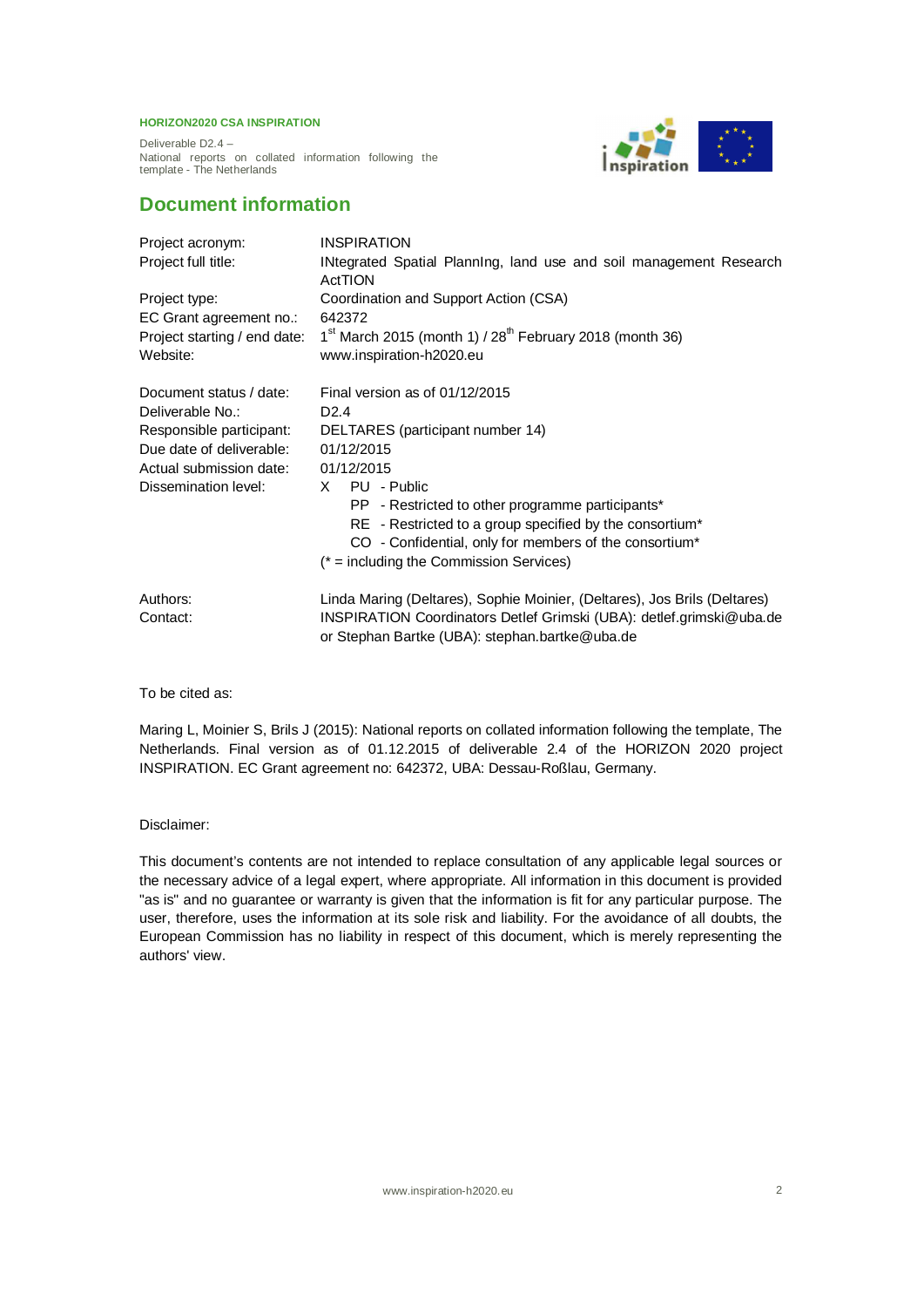Deliverable D2.4 – National reports on collated information following the template - The Netherlands



## **D2.4: National reports on collated information following the template, The Netherlands**

## **Content**

| $1_{-}$   |  |
|-----------|--|
| 1.1.      |  |
| 1.2.      |  |
| 2.        |  |
| 2.1.      |  |
| 2.2.      |  |
| 3.        |  |
| 3.1       |  |
| 3.2       |  |
| 3.3       |  |
| 4.        |  |
| 4.1       |  |
|           |  |
|           |  |
|           |  |
|           |  |
| 4.2       |  |
| 5.        |  |
| Annex la: |  |
| Annex Ib: |  |
| Annex Ic: |  |
| Annex II: |  |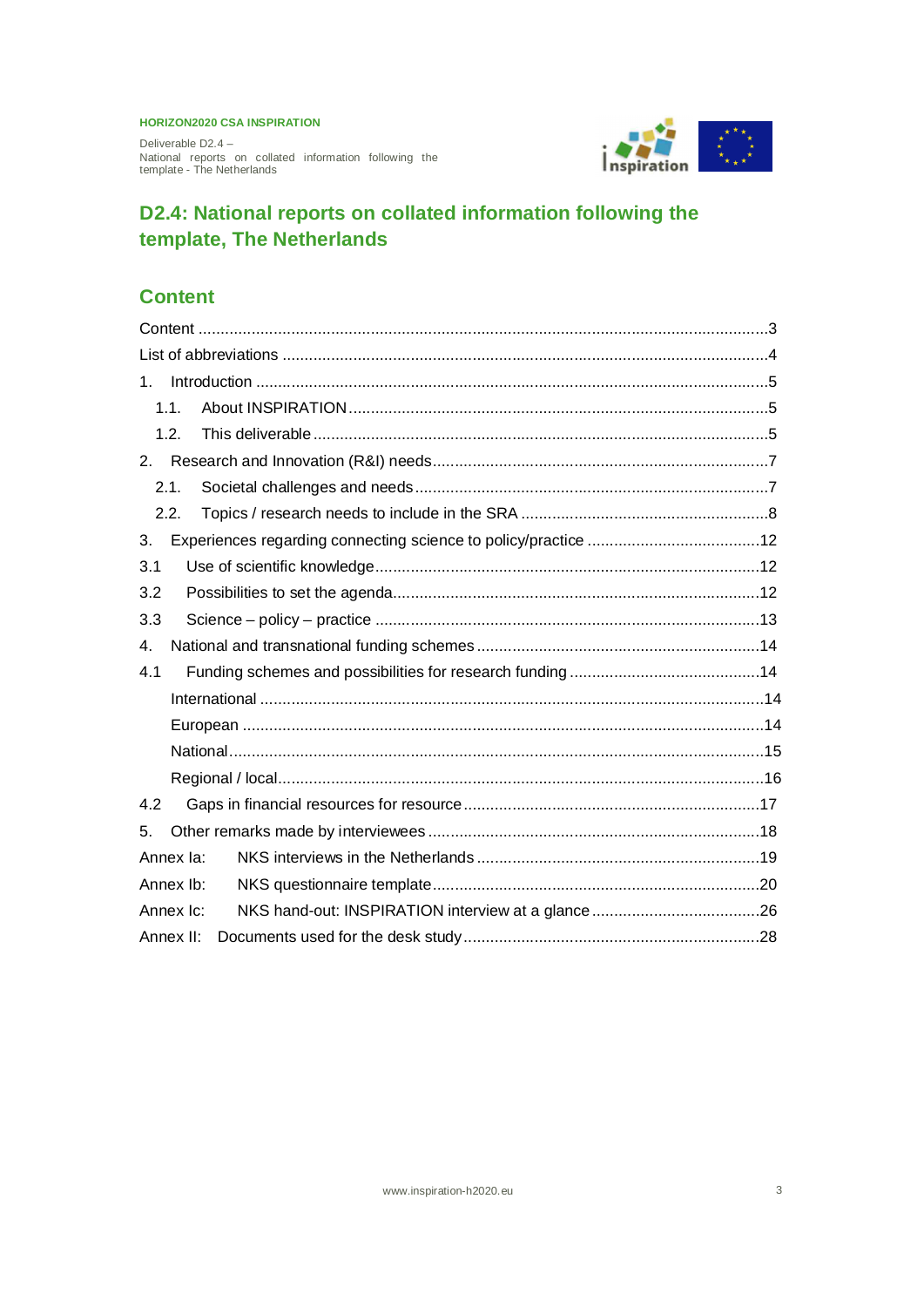Deliverable D2.4 – National reports on collated information following the template - The Netherlands



## **List of abbreviations**

| AMS(-Institute) | (Amsterdam Institute for) Advanced Metropolitan Solutions                                                                                                            |  |  |  |  |  |
|-----------------|----------------------------------------------------------------------------------------------------------------------------------------------------------------------|--|--|--|--|--|
| <b>ATES</b>     | <b>Aquifer Thermal Energy Storage</b>                                                                                                                                |  |  |  |  |  |
| <b>BOA</b>      | BeleidsOndersteunend Advies (Policy supporting research)                                                                                                             |  |  |  |  |  |
| BSW(-systeem)   | Bodem-Sediment-Water(systeem) (Soil-Water-Sediment(-system))                                                                                                         |  |  |  |  |  |
| <b>CCS</b>      | Carbon capture and storage                                                                                                                                           |  |  |  |  |  |
| <b>COP</b>      | <b>Community Of Practice</b>                                                                                                                                         |  |  |  |  |  |
| <b>DoA</b>      | Description of Action                                                                                                                                                |  |  |  |  |  |
| <b>ERANET</b>   | European Research Area Network                                                                                                                                       |  |  |  |  |  |
| <b>IAB</b>      | <b>International Advisory Board</b>                                                                                                                                  |  |  |  |  |  |
| JPI             | Joint Programming Initiatives                                                                                                                                        |  |  |  |  |  |
| <b>KIBO</b>     | Kennis en Innovatieprogramma Bodem en Ondergrond (knowledge<br>and Innovation programma Soil and Subsurface)                                                         |  |  |  |  |  |
| <b>NFP</b>      | National Focal Point                                                                                                                                                 |  |  |  |  |  |
| <b>NGO</b>      | Non-Governmental Organization                                                                                                                                        |  |  |  |  |  |
| <b>NKS</b>      | National Key Stakeholder                                                                                                                                             |  |  |  |  |  |
| <b>NOBIS</b>    | <b>Nederlands</b><br>Onderzoeksprogramma<br>Biotechnologische<br>In-Situ<br>(Dutch<br>biotechnical<br>in-situ<br>Saneringen<br>research<br>programme<br>remediation) |  |  |  |  |  |
| <b>NWO</b>      | Nederlandse Organisatie voor Wetenschappelijk Onderzoek (Dutch<br>Organisation for Scientific Research)                                                              |  |  |  |  |  |
| R&I             | Research & Innovation                                                                                                                                                |  |  |  |  |  |
| <b>RWS</b>      | <b>RijksWaterStaat</b>                                                                                                                                               |  |  |  |  |  |
| <b>SKB</b>      | Stichting Kennisontwikkeling en Kennisoverdracht Bodem                                                                                                               |  |  |  |  |  |
| <b>SME</b>      | Small and medium-sized enterprises                                                                                                                                   |  |  |  |  |  |
| <b>SPI</b>      | Science Policy Interface                                                                                                                                             |  |  |  |  |  |
| <b>SRA</b>      | Strategic Research Agenda                                                                                                                                            |  |  |  |  |  |
| SSW(-system)    | Soil-Sediment-Water(-system)                                                                                                                                         |  |  |  |  |  |
| <b>STOWA</b>    | Stichting Toegepast Onderzoek Waterbeheer (Foundation for Applied<br>Water Research)                                                                                 |  |  |  |  |  |
| <b>TKI</b>      | Topconsortia voor Kennis en Innovatie (Top consortia for Knowledge<br>and Innovation)                                                                                |  |  |  |  |  |
| Wbb             | Wet bodembescherming (Soil Protection Act)                                                                                                                           |  |  |  |  |  |
| WFD             | <b>Water Framework Directive</b>                                                                                                                                     |  |  |  |  |  |
| <b>WP</b>       | Work Package                                                                                                                                                         |  |  |  |  |  |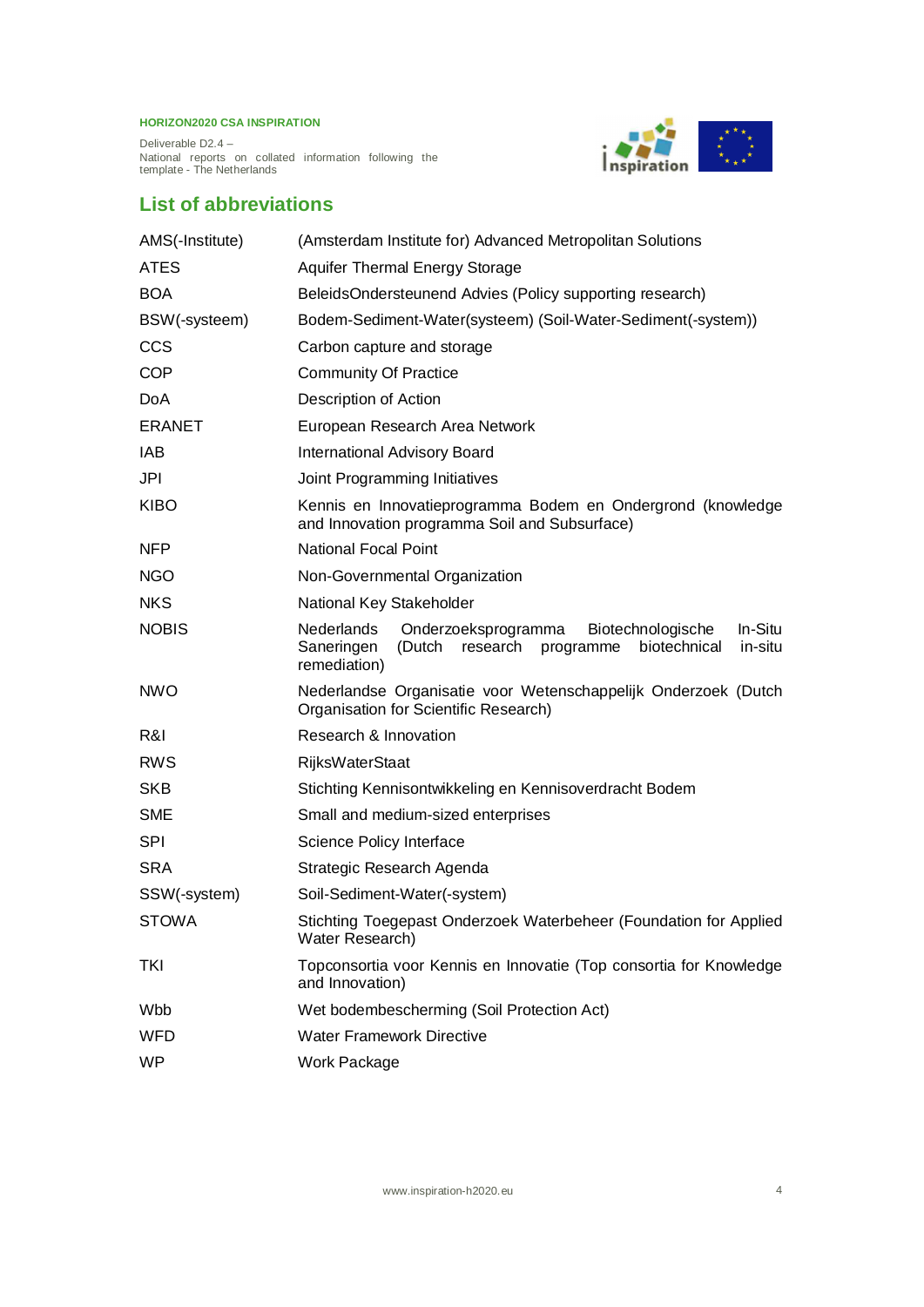Deliverable D2.4 – National reports on collated information following the template - The Netherlands



## **1. Introduction**

#### **1.1. About INSPIRATION**

The aim of INSPIRATION is to establish and promote the adoption of a strategic research agenda for land use, land-use changes and soil management in the light of current and future societal challenges. Main objectives are:

- x **Formulate, consult on and revise an end-user oriented strategic research agenda (SRA);**
- x **Scope out models for implementing the SRA;**
- x **Prepare a network of public and private funding institutions willing to commonly fund the SRA.**

The proposed methodology is based on a multi-stakeholder, multi-national and interdisciplinary approach that covers the variety of stakeholders (public bodies, business, science, citizens and society) and the variety of relevant funders. The vehicle to engage with all relevant stakeholders across the Member States is a National Focal Point (NFP) in 17 countries. The NFP's will interview national key stakeholders (NKS), perform a desk study and organize workshops with national stakeholders of funders, end-users and researchers across the various soil and land management disciplines. The goal of these exercises is to gather information and support the main objectives as stated above.

The results will be taken up, structured along four integrative themes (1) resources demand and efficiency; 2) natural capital stewardship; 3) land management; 4) net impact on global, EU and local scale) and merging into thematic knowledge needs to satisfy the as yet unmet societal challenges and to ensure that knowledge contributes primarily to enable meeting these challenges.

Based on these results, a cross-country and cross-discipline dialogue will subsequently be organized among the relevant user communities, funding bodies and scientific communities in Europe in order to reach a trans-national, prioritized SRA as well as a model for execution of this SRA. Thus a SRA will be produced which will give national funders confidence that for each Euro they spend, they will get multiple Euros worth of knowledge in return in order to address their national societal challenges.

Learn more about the INSPIRATION coordination and support action on the project's website: **www.inspiration-h2020.eu**

#### **1.2. This deliverable**

Deliverable 2.4 - National reports on collated information following the template - consist of 17 national reports for participating countries Austria, Belgium, Czech, Finland, France, Germany, Italy, the Netherlands, Poland, Portugal, Romania, Slovakia, Slovenia, Spain, Sweden, Switzerland, UK.

It describes the results of the NKS interviews and the desk exercise as performed in participating countries. This deliverable relates to INSPIRATION Work Package (WP) 2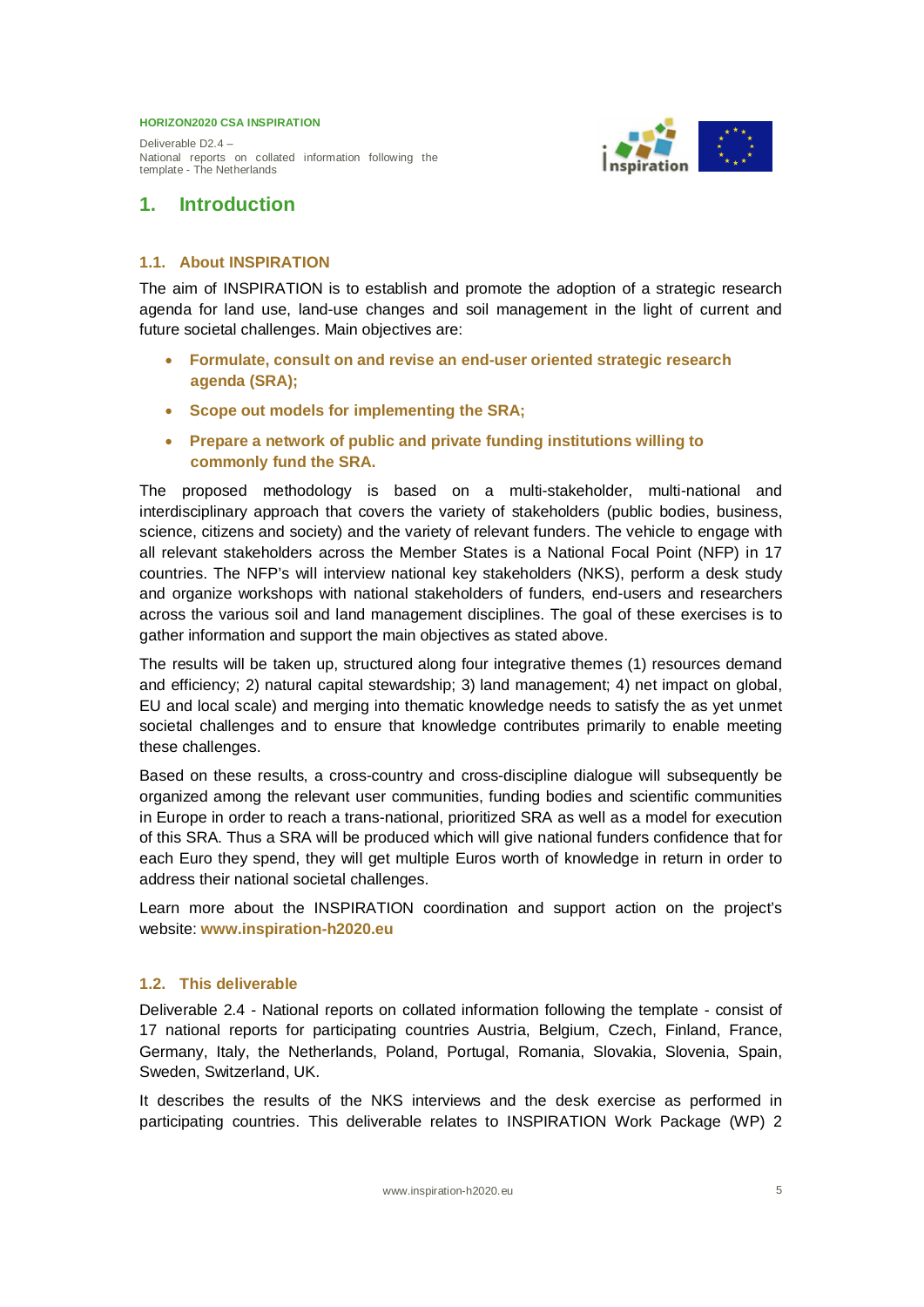Deliverable D2.4 – National reports on collated information following the template - The Netherlands



"Demands of research from industry, end-users and funders (State-of-the-art at national levels)", task 2.4 "*Collate information at national levels*". In the WP2 description this task is described in the following way

"*The NFPs will use the template developed under task 2.3<sup>1</sup> to:*

- x *Interview NKSs of industry, end-users and funding agencies to identify their demands related to the scope of INSPIRATION. The template contains suggestions for whom to interview and for the questions to be posed (i.e. the questionnaire). Where needed, the questionnaire will be translated in national languages by the NFPs;*
- **•** Subsequently, information that is publicly available at national levels regarding topic a-d<sup>2</sup> *as mentioned under the WP2 objectives will be via a desk exercise collated and reported (in English) and further tailored towards the 'demand side' based.*

*The national reports (in English) resulting from the two steps above will be the start/background document for execution of task 2.5<sup>3</sup> ."* (INSPIRATION Grant Agreement - Description of Action - DoA)."

This national report is INSPIRATION deliverable 2.4 - The Netherlands. In the Netherlands, 16 interviews have been performed (NKS that were interviewed are taken up in Annex I). The desk study was based on documents as suggested by NKS (Annex II).

The next chapters give a synthesis of the main results of the topics as mentioned under the WP2 objectives.

- Chapter 2 Research and Innovation (R&I) needs (topic  $a^2$ )
- **Chapter 3 Experiences regarding connecting science to policy/practice** (topic  $b^2$ )
- Chapter 4 National and transnational funding schemes (topic  $c-d^2$ )

<sup>&</sup>lt;sup>1</sup> Task 2.3.: Prepare a harmonized template for information collation

<sup>&</sup>lt;sup>2</sup>Topics a-d:

a) Demand-driven suggestions for the Strategic Research Agenda (SRA), i.e. suggestions from the perspective of industry, end-users and funders;

b) Experiences regarding the exploitation of scientific knowledge to improve business opportunities and/or tackle other societal challenges.

c) Predominantly used as well as promising alternative funding schemes / mechanisms / programs for knowledge production and dissemination.

d) Experiences regarding the use of any transnational, common budget for scientific knowledge production related to the scope of INSPIRATION.

 $^3$  Task 2.5.: Review and synthesise the collated information: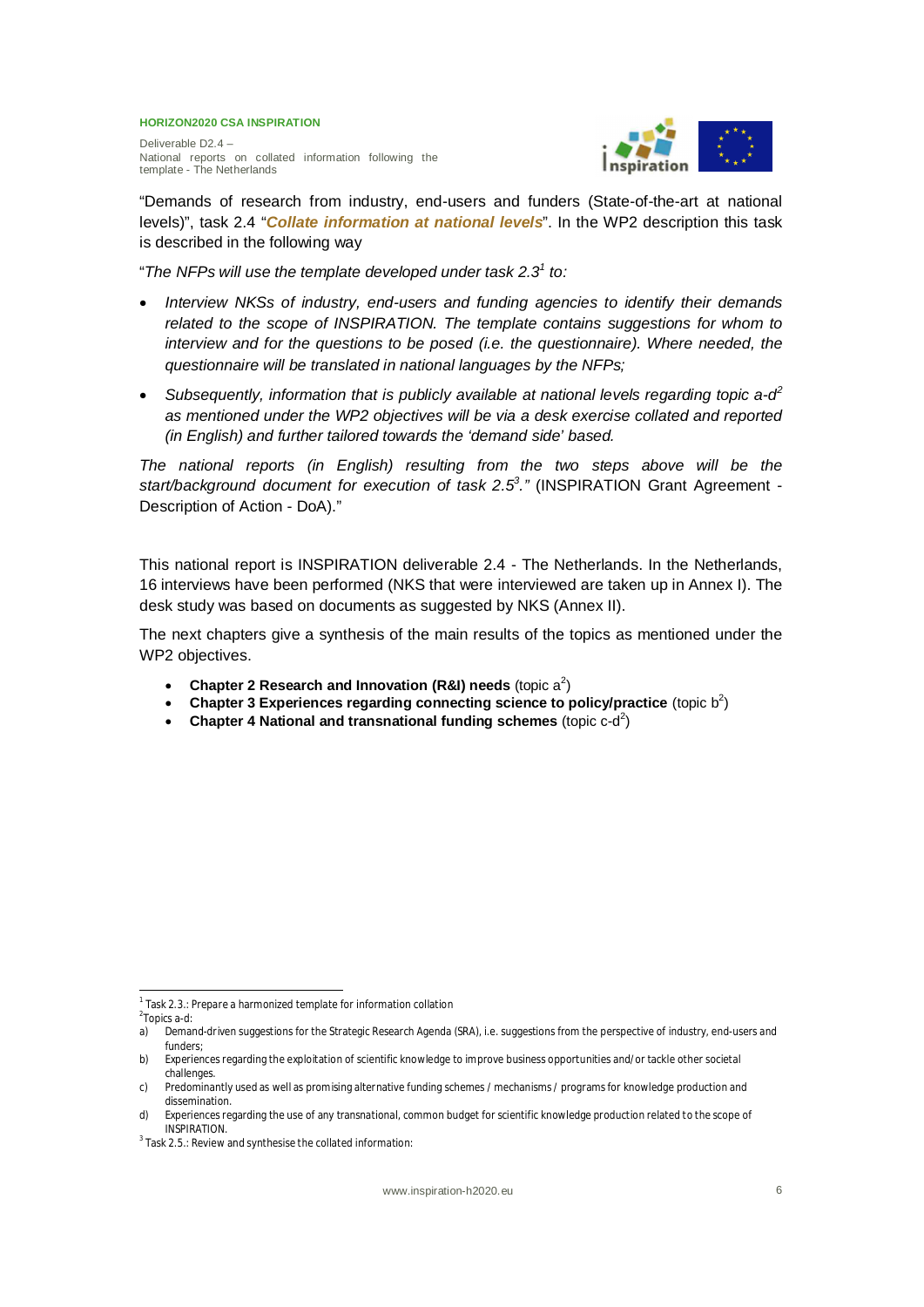Deliverable D2.4 – National reports on collated information following the template - The Netherlands



## **2. Research and Innovation (R&I) needs**

*Topic a: Demand-driven\* suggestions for the Strategic Research Agenda (SRA), i.e. suggestions from the perspective of industry, end-users and funders. Related key question to be answered: What (new) knowledge do these parties need to tackle societal challenges including the increase of job opportunities)?*

\**\*Demand-driven in INSPIRATION means focusing on the demands of those who are responsible or feel committed to tackle the societal challenges related to the INSPIRATION scope and themes, i.e. industry, end-users and funders. These parties could improve their business opportunities and/or take better informed decisions on what measures to take and execute in order to tackle other societal challenges if they would (be enabled to) use the knowledge as resulting from execution of the INSPIRATION SRA.*

#### **2.1. Societal challenges and needs**

In the Netherlands, the main challenges are climate change and water supply (and safety), clean environment and smart urbanisation (including transport), food supply and the liveability of rural areas agricultural, resource efficiency and energy supply. These challenges are already seen as challenges that we have to study, but looking at the future they become even more important. Underneath they are mentioned under the challenges as the Eu has formulated.

- Climate action, environment, resource efficiency and raw materials; Climate change and resource efficiency are seen as serious challenges both in urban as in agricultural areas. Water safety and supply is an issue that is connected to both challenges.
- Health, demographic change and wellbeing;

When looking at health, the care for the quality of the soil-sediment-water- (SSW-) system remains an evident aspect. Many challenges related to demographic changes ánd wellbeing are related to urbanization. The pressure on and changes in urban areas ask for a vision on smart and healthy cities. Next to contamination, a better link between the natural system and the land use functions is necessary to contribute to resilience.

- Food security, sustainable agriculture and forestry, marine and maritime and inland water research, and the Bioeconomy; Food security and especially sustainable agriculture are important challenges in the Netherlands. The agriculture is very intensive and productive, which has repercussions on the quality of soil and water and nature. There is a need for balance between sufficient and cost-effective food production and sustainable, future proof agriculture. Liveability of rural areas, vital soils and care for landscapes are part of this discussion.
- Secure, clean and efficient energy; The history of natural gas winning in the Netherlands has now serious impacts in the North of the Netherlands (earth quakes). This subscribes the need for better knowledge of the system. The subsurface can play a role in the transition by supplying sustainable energy (ATES, geothermal energy).
- Smart, green and integrated transport; This aspect is mainly a challenge, looking at SSW- system, while looking at the many subsurface structures (tunnels, cables and pipes) in the Netherlands.

Next to these, there were some crosscutting themes addressed which are needed to solve and meet societal challenges and needs. Governance, system knowledge, knowledge base of stakeholders, valuation of the natural system, data and information and land use or spatial planning were mentioned in this respect.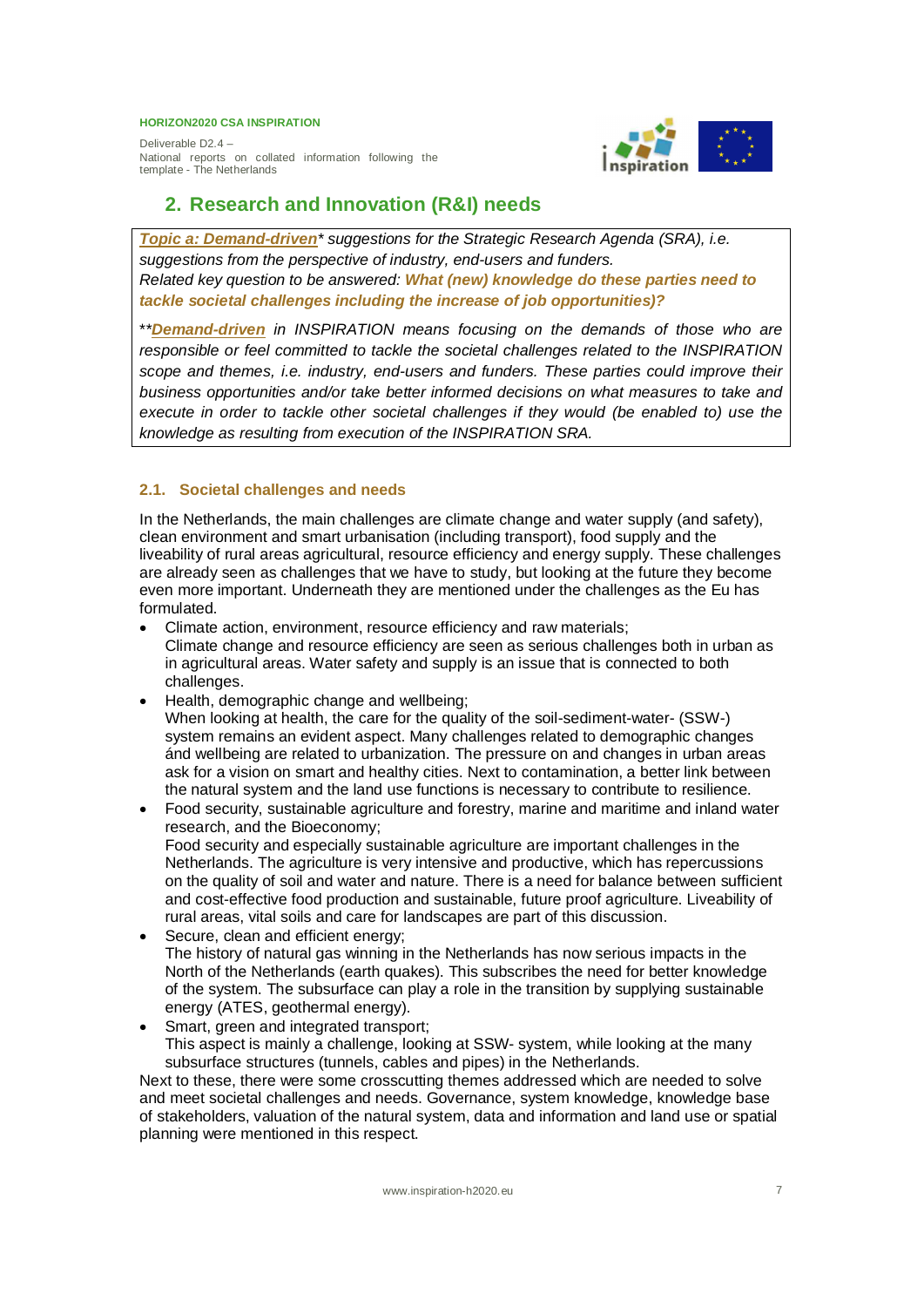Deliverable D2.4 – National reports on collated information following the template - The Netherlands



#### **2.2. Topics / research needs to include in the SRA**

Many topics and research needs related to the societal challenges as mentioned in 2.1 are retrieved from the interviews and desk-study. Underneath the main topics and their research questions are summarized. The important / relevant documents, research agendas, research programmes underpinning these topics are found in Annex II.

**NL-1 Climate change** is seen as a serious challenge in the Netherlands in relation to urban areas. Smart planning is needed to make climate proof and resilience cities. The prevention of damage as well as making use of the natural system (green infrastructures) are important aspects. Climate change poses different threats to rural areas: such as salinization, subsidence and droughts. This asks for solutions in terms of adaptation to and mitigation of climate change.

- How to cope with and adapt to climate change (water shortage, water surplus, erosive / extreme rain events, frost free winters, changes in ground water level and flows, failing of primary dikes, etcetera).
- How to make cities resilient and climate proof?
- $\bullet$  How to mitigate climate change in a (cost-)effective way (eg. CCS)
- How to improve our water management (continuous cycle of lowering water levels for land uses / subsidence)?

**NL-2: (Drinking) water supply and safety.** Sufficient water supply for drinking, irrigation and process water is, now and in the future, recognized as a serious challenge. For that reason strategic groundwater supplies are taken up in the Dutch strategy for subsurface planning. How to make decisions between different uses is still subject of discussion.

- How to deal with groundwater levels in relation to different functions in an area (avoiding other threats such as rotting foundation, droughts, wet feet, subsidence, water supply for agriculture)?
- How can different stakeholders collaborate within area-based groundwater management (quality and quantity)?
- How to make choices between different functions within the groundwater?
- How to ensure (drinking) water supply for now and the future and what effects has this for the subsurface (strategic drinking water resources)?
- How to deal with ending large scale groundwater extractions?

**NL-3: Resource efficiency.** The necessity for sustainable use of resources (including land) is recognized as well as the trend of increased consumption due to a changing lifestyle. Authorities on different levels focus on resource efficiency by investing in circular economy, the food, water, energy nexus and possibilities to make the re-use of (secondary) building material (soil, sediment) possible.

The challenge to become more resource efficient has a broad support. This becomes evident in different trends: 1) (small scale urban) initiatives of citizens connected mainly to food, shorter production circuits, sharing and reuse of products /waste. 2) Companies and industries investing in sustainability. Reduced use of natural resources, better links to the place of business, circular economy initiatives.

- x What does circular economy mean when related to the SSW-system and land use?
- How to reuse sediments and soil in a safe and cost-effective way?
- How to lower inputs in an urban, industrial and rural setting?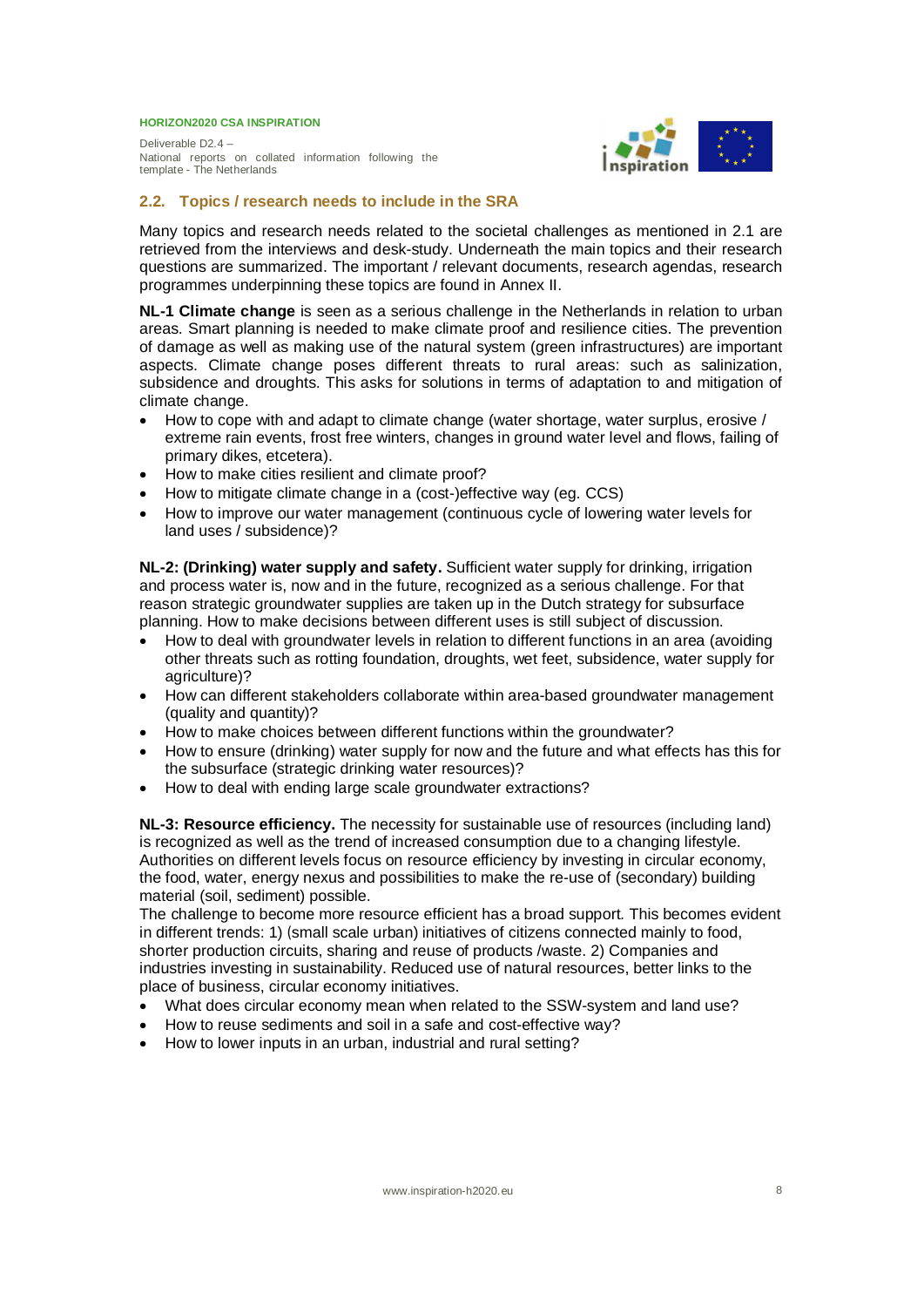Deliverable D2.4 – National reports on collated information following the template - The Netherlands



**NL-4: Soil remediation.** Dealing with historic contamination is still on the agenda, mainly in terms of organisation and financing. At the other hand: new contaminants pose possible risks and ask for a research effort. Sustainable transformation from brownfield to productive land remains to be a complex topic. In practice it can be very difficult to comply with national and European regulation.

- How to deal with anthropogenic/ new substances?
- How can regulation for (quality) of soil / water / sediments be better matched (eg to comply with objectives such as WFD)
- How do the soil, water and sediment interact within the system?
- How to ensure a good link between land use and soil-water quality (related to "the end" of the Dutch remediation operation, aftercare, more open soil, recreation in new places such as city canals)?
- What new (innovative, sustainable and (cost-)effective) remediation techniques and analysis methods can be developed?
- x What strategies are effective for management and removal of contamination in relation to land use (eg area-based groundwater management, brownfield regeneration)?

**NL-5: Smart and healthy cities.** Many challenges related to demographic changes ánd wellbeing are related to urbanization. The pressure on and changes in urban areas ask for a vision on smart and healthy cities, to ensure liveability in the future and avoid damage and unnecessary costs.

- How to deal with changing demographics in existing cities (more freelancers, empty offices and shops, demand for housing (smaller households), brownfield regeneration)
- How to make cities resilient and climate proof?
- What strategies and techniques are available to avoid soil sealing?
- How to manage the cities assets above and under the ground in such a way that functions are maintained?
- How to deal with threats from the SSW-system such as rot on wooden poles (foundations) and subsidence?

**NL-6: Sustainable agriculture.** The agriculture is very intensive and productive, which has repercussions on the quality of soil and water and nature. This contributes to the difficulties to comply with the Water Framework Directive (WFD). A divide is seen in the agricultural sector: 1) More intensive up-scaled farms in rural areas and 2) Local initiatives (urban agriculture) around city borders.

- How can we make intensive agriculture more sustainable (to lower impacts on ecology and be able to comply with WFD)?
- What is our vision on the future of agriculture (trend: on the one hand more intensive upscaled agriculture, the other hand multifunctional border of urban areas with small scale food production. What was in-between is disappearing: the traditional medium size family businesses)?
- How can we improve the match between suitable agricultural use and suitable soils?
- How to deal with threats such as soil subsidence, salinization in relation to agriculture?

**NL-7: Liveability of rural areas.** There is a need for balance between sufficient and costeffective food production and sustainable, future proof agriculture. Liveability of rural areas, vital soils and care for landscapes are part of this discussion.

- How to change nature development (link with soil suitability, involvement of public)?
- How to safeguard landscapes in the Netherlands?
- How can we match economic scenarios and our vision to have attractive, liveable landscapes?
- How to ensure spatial quality in large scale projects (as is done in "space for the river")?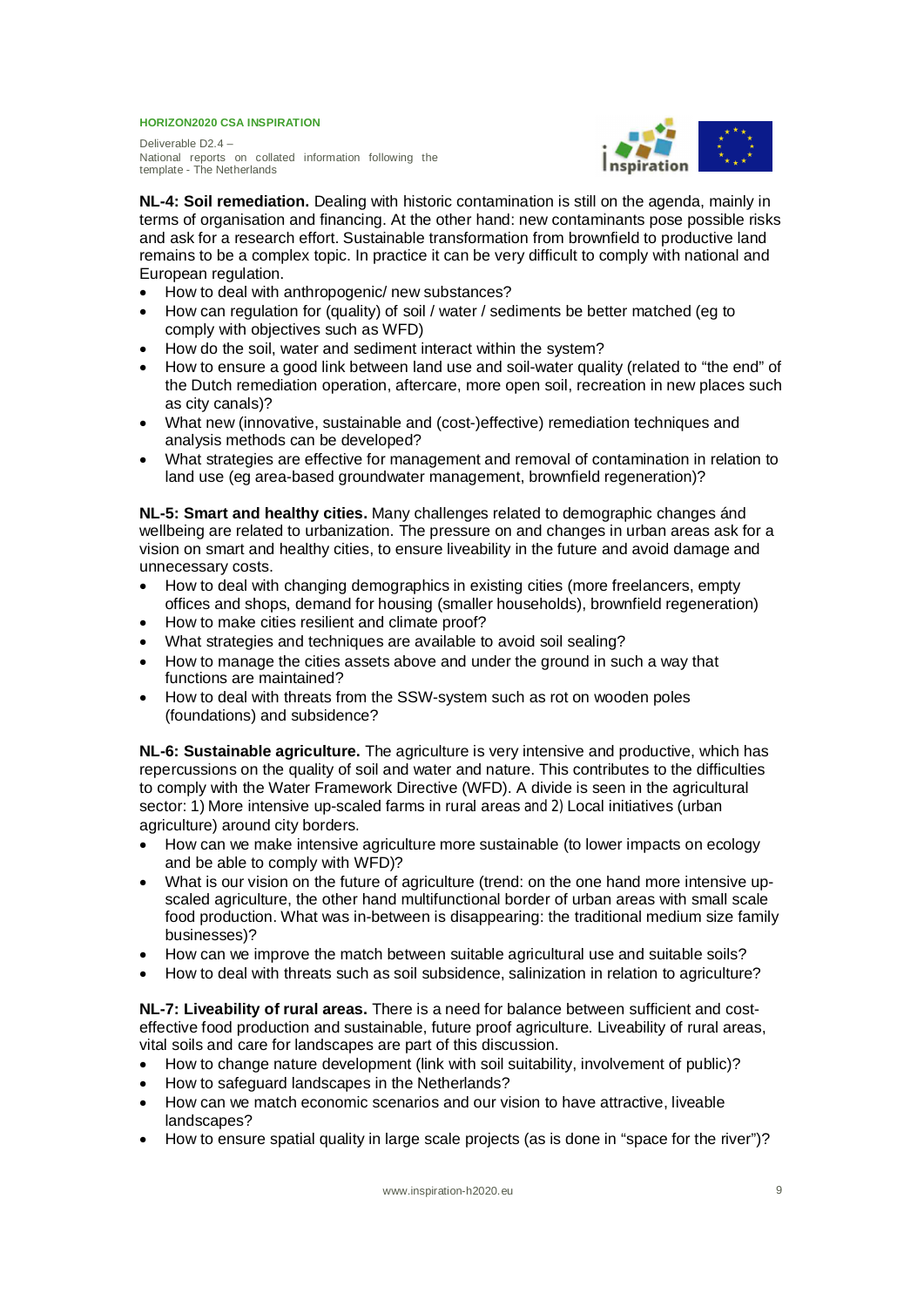Deliverable D2.4 – National reports on collated information following the template - The Netherlands



**NL-8: Secure, clean and efficient energy** The history of natural gas winning in the Netherlands has now serious impacts in the North of the Netherlands (earth quakes). This subscribes the need for better knowledge of the system and also influences the opinion of the public on (future) subsurface functions such as Carbon Capture and Storage (CCS) or unconventional gas winning. The energy transition has spatial impacts, both aboveground and in the subsurface, that need to be considered when making choices. The subsurface can play a role in the transition by supplying sustainable energy (ATES, geothermal energy).

- What spatial impacts has the energy transition?
- How to (improve the) use of the SSW-system for sustainable energy?
- How to better store and transport energy (and use the subsurface for this)?
- What are effects of interventions in the subsurface related to energy functions (natural / unconventional gas winning, ATES, etc)

**NL-9: Smart, green and integrated transport** This aspect is mainly a challenge, looking at SSW- system, while looking at the many subsurface structures (tunnels, cables and pipes), in terms of of asset management and spatial planning. Many parties are involved here, which also has a governance aspect. Further the carrying capacity of the subsurface (knowledge of the system) can be mentioned related to transport.

• What innovations are possible for (maintenance on) underground infrastructure?

**NL-10: Governance** Asking more integrated questions asks for understanding of, and in some cases, changes in the governance system. Policies and, regulation need to become less sectorial. This asks for other arrangements and collaboration. Dealing with insecurities when working with the SSW-system also poses challenges in terms of "governance". Riskbased and adaptive practices are valuable here.

- How to transform governance from a control model to an adaptive model?
- How can we work on integrated issues, in an effective way (T-shaped knowledge)?
- How can we translate regulation to a location to avoid mismatches between regulation and practical situations?
- x How can we shape effective processes to solve integrated challenges (how to collaborate, who is involved, who leads)?

**NL-11:System knowledge.** Knowledge of the natural system (and man-made system) "system knowledge" is needed to make decisions. In this way effects and risks can be taken into decisions. Also when designing innovative solutions in terms of geo- or eco-engineering, knowing the system and its responses is necessary.

- x What can geo-engineering and eco-engineering contribute to societal challenges?
- What are the 4D (horizontally and vertically in space and in time) effects of interventions in the SSW-system and land use?
- x What (autonomous or human induced) threats and changes can we expect the coming 50 years (soil subsidence, changes in water levels and flows, chemical state etc)?

**NL-12: Knowledge base** The level of knowledge (eg by authorities, and also the value of schooling) and exchange of knowledge were mentioned in this respect. To make decisions, formulate research questions and use research results in practice, a sufficient level of knowledge is needed.

- How to keep the knowledge base on the SSW-system and land use on a sufficient level within organisations and authorities (knowledge management, schooling, exchange, collaboration)
- How to deal with integrated challenges? (multidisciplinary work, right processes)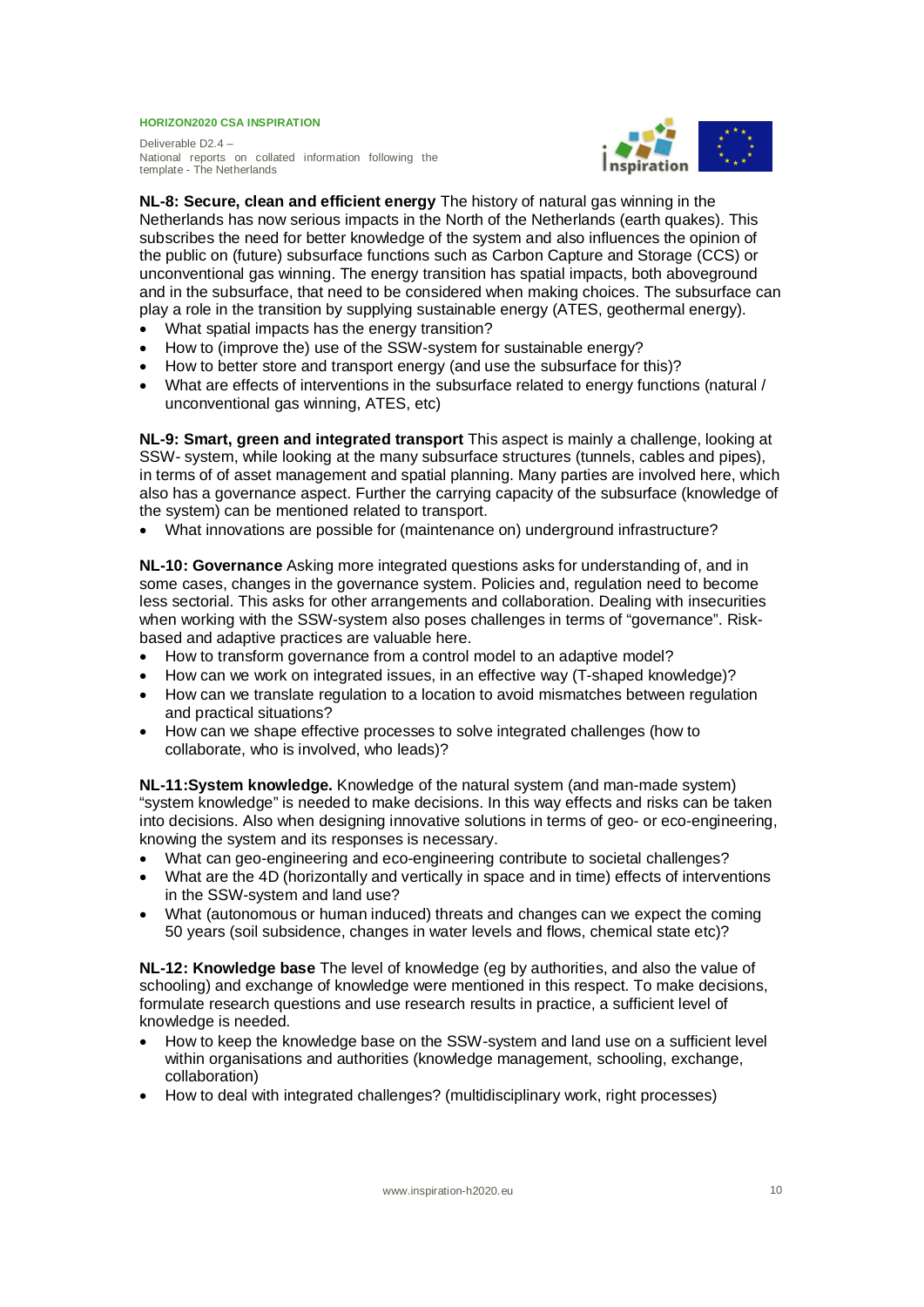Deliverable D2.4 – National reports on collated information following the template - The Netherlands



#### **NL-13: Valuation of the SSW-system (ecosystem services)**

To use the natural system we need to know what it is worth in terms of benefits and economic value: valuation of the SSW-system (ecosystem services). When this made more explicit, it can be part of making (spatial) choices.

- How to make use of the ecosystem in a sustainable way (from "knowing what it has to offer" to ending the use of a service)?
- In what ways can industries contribute with its (sub)surface to deliver services to the surrounding area?

**NL-14: Data and information.** The role of (big, open) data and information becomes more and more important. Possibilities grow, while at the other side aspects as reliability and privacy need attention.

- How to supply participants in "bottom-up" initiatives with the right information to make save and sound plans (eg. related to urban agriculture)?
- x What means big data for the field of the SSW-system and land use, for different stakeholders?
- How can we improve monitoring and modelling?
- How can we improve recording and exchange of subsurface information (and thus the actual use in spatial designs and (re)development projects)?

**NL-15: Land use.** There is a need for a vision on the use of space in the Netherlands that goes beyond urban areas. This vision should address vision the future of the agricultural sector, the role of landscapes, the place of subsurface functions (and ecosystem services) in relation to land. To make such a vision, the role of the Netherlands within Europe and the world is of importance.

- x What is our vision on the use of space in the Netherlands (This vision needs to address sustainable urbanization, the future of the agricultural sector, the role of landscapes and the place of subsurface functions (and ecosystem services) in relation to land)?
- How can we give content to discussions around sustainable land use, looking over sectorial boundaries and with consideration for the future?
- How to deal with land ownership in relation to our vision on sustainable land use?
- How to improve the match between land use and suitability of the SSW-system and thereby resilience of land uses (aboveground and subsurface functions and qualities)?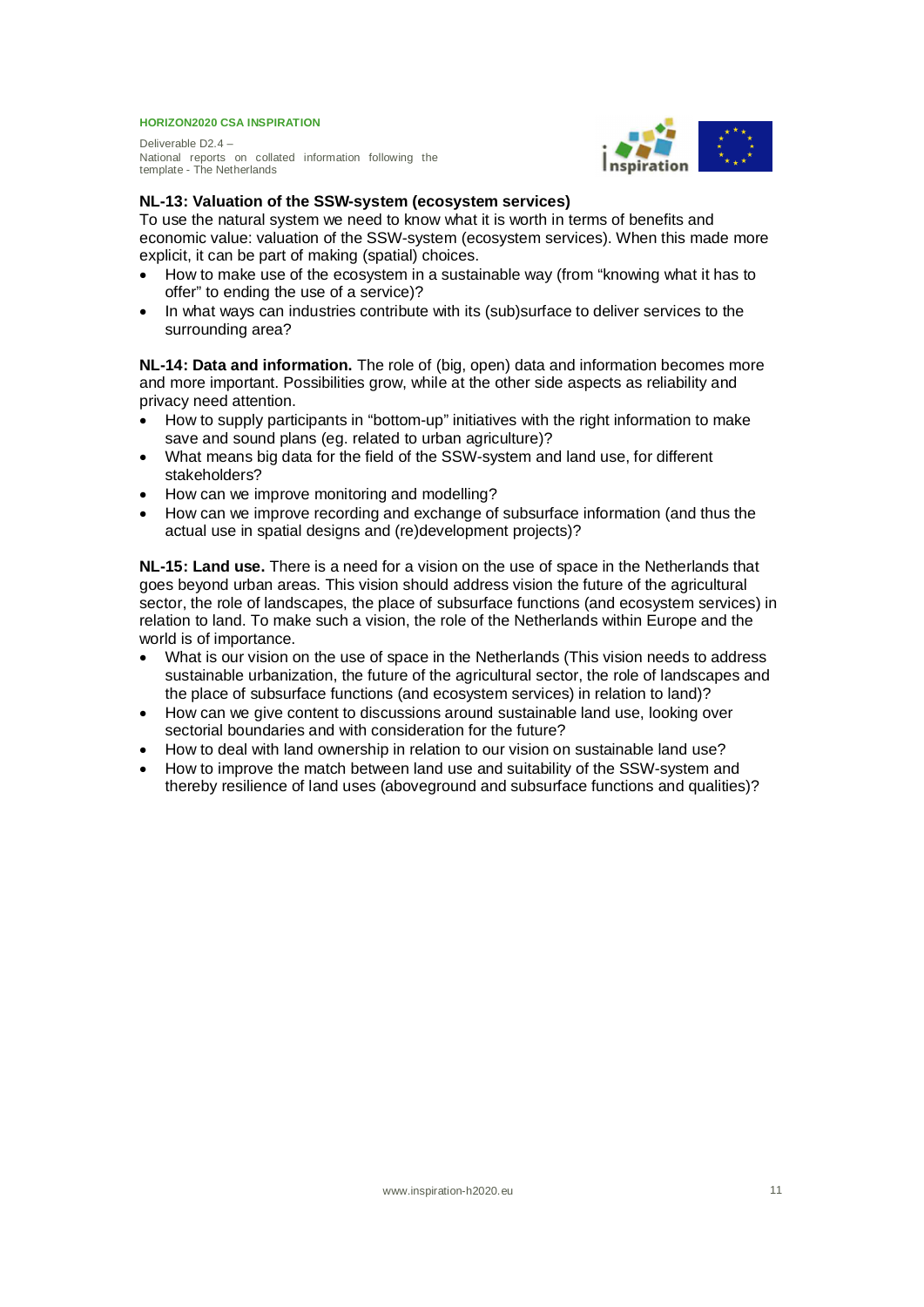Deliverable D2.4 – National reports on collated information following the template - The Netherlands



## **3. Experiences regarding connecting science to policy/practice**

*Topic b: Experiences regarding the exploitation of scientific knowledge to improve business opportunities and/or tackle other societal challenges.*

*Related key question to be answered: Where to improve the science-policy interface so that (new) knowledge can and will be more effectively exploited by the demand side?*

#### **3.1 Use of scientific knowledge**

'Scientific knowledge' is defined in different ways by the NKS:

"K*nowledge that contributes to understand "how things work", "Facts, numbers, statistics, process descriptions and experiences*"; "*Knowledge that is developed on scientific principles, and fundamentally or experimentally determined*"; "*Knowledge to solve problems*" or "*Factual knowledge*".

The difference between fundamental, strategic and applied research is broadly known and used in the Netherlands. The trend is that the focus of research shifts towards applied research, which can cause a gap on the side of fundamental research, which is expressed as a concern.

Many sources for scientific knowledge are used. Especially the more 'personal' ways to get knowledge are mentioned more frequent: own experience in research projects, colleagues, national and international experiences/examples. Knowledge "in people" is very valuable. Also more traditional ways for knowledge dissemination such as scientific articles and conferences, and reports and websites (www.soilpedia.nl, www.natuurlijkealliantie.nl, www.EUGRIS.org, EU portals, websites of research institutes) are mentioned. It was stressed that knowledge exchange by reports is in some cases out-of-date. Serious gaming is mentioned as an alternative. We can learn here from universities that have knowledge transfer as core business.

Most NKS use (in higher or lower extent) scientific knowledge. They value knowledge to make well-founded choices in practical situation and for policy. Scientific knowledge is in the Netherlands certainly used for policy making. Co-creation between scientists and policy makers is mentioned as an effective method. However, in many cases the link between science and policy can be improved. As obstacles are mentioned:

- The value or credibility that is attributed to research
- Time span of programming. Urgent questions (short-term) get the research money
- x "*Knowledge gives the policy maker what a lamppost gives the drunk: no light but support*"
- Difficulty to formulate the right questions. The dialogue between science and policy needs to be improved
- x Research attitude is missing "*Policy makers search for answers and not for questions*"

#### **3.2 Possibilities to set the agenda**

The ability to influence research agendas differs per party. Many parties are involved or have the ability to join the conversation in the Netherlands. But as mentioned: "*To get something on an agenda is easier that to get something under the attention*." The latter is more important. A research program should be well designed, facilitating coherent, long term research. Linking research questions to societal challenges works well to get it on under the attention. For industries it is harder to set the research agenda, because they could be suspected to influence results.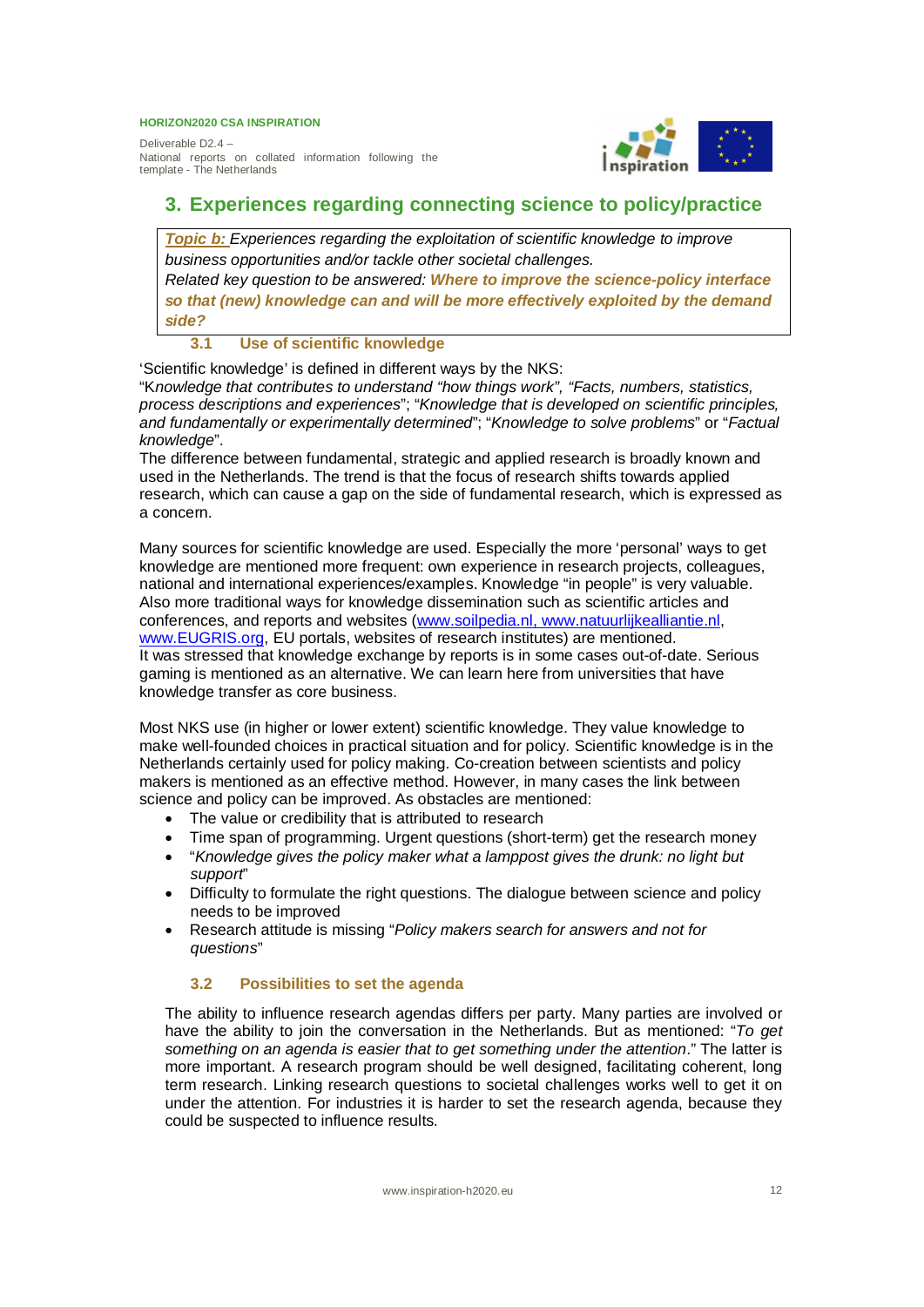Deliverable D2.4 – National reports on collated information following the template - The Netherlands



The Dutch national policies/agendas reflect to a reasonable extent specific needs and priorities of different national parties. Sometimes it needs some time. Good examples and a good story work very well: "*show & tell*". However, there are more agendas than there is funding for research.

#### **3.3 Science – policy – practice**

Many of the NKS have been involved in doing scientific research, the formulation of scientific research questions and synthesizing/wrapping-up of scientific knowledge eg. for policy making. The lessons learned are:

- Practice When science needs to be used in practice, it is advisable to use the practical situation as a starting point, otherwise the scope of research will be too broad.
- Time Also it is important to have sufficient time. It needs investments in terms of time and effort to get knowledge to practice. The time scale between research (long term) and government (short term) is different and should be matched better.
- People The right people need to be involved: experts, visionaries, managers. People are the backbone of the knowledge field. The role of researchers and policy makers in the science-policy interface can be improved. The researchers also need to translate the results of the research to an interpretation that is valuable for policy. They can also help formulating the right question. Policymakers must look beyond the answers they need to do their job. They should adopt a helicopter view, looking over the boundaries of their field and to the problems and challenges behind the "now and here" questions. This enables them to ask the right questions to research.
- Trust To get research in practice, all parties must trust the outcomes of the research

Apart from the above discussion, many NKS emphasize the attention for fundamental research. In the Netherlands the trend is to focus on more short term results, applied research for direct questions. "*There are two knowledge cycles. One to go from nothing to something and one to go from something to something better*." The first cycle gets not enough attention. This has as a result that no new knowledge will be developed.

The Science-Policy-Interface documents that were recommended are listed in annex II.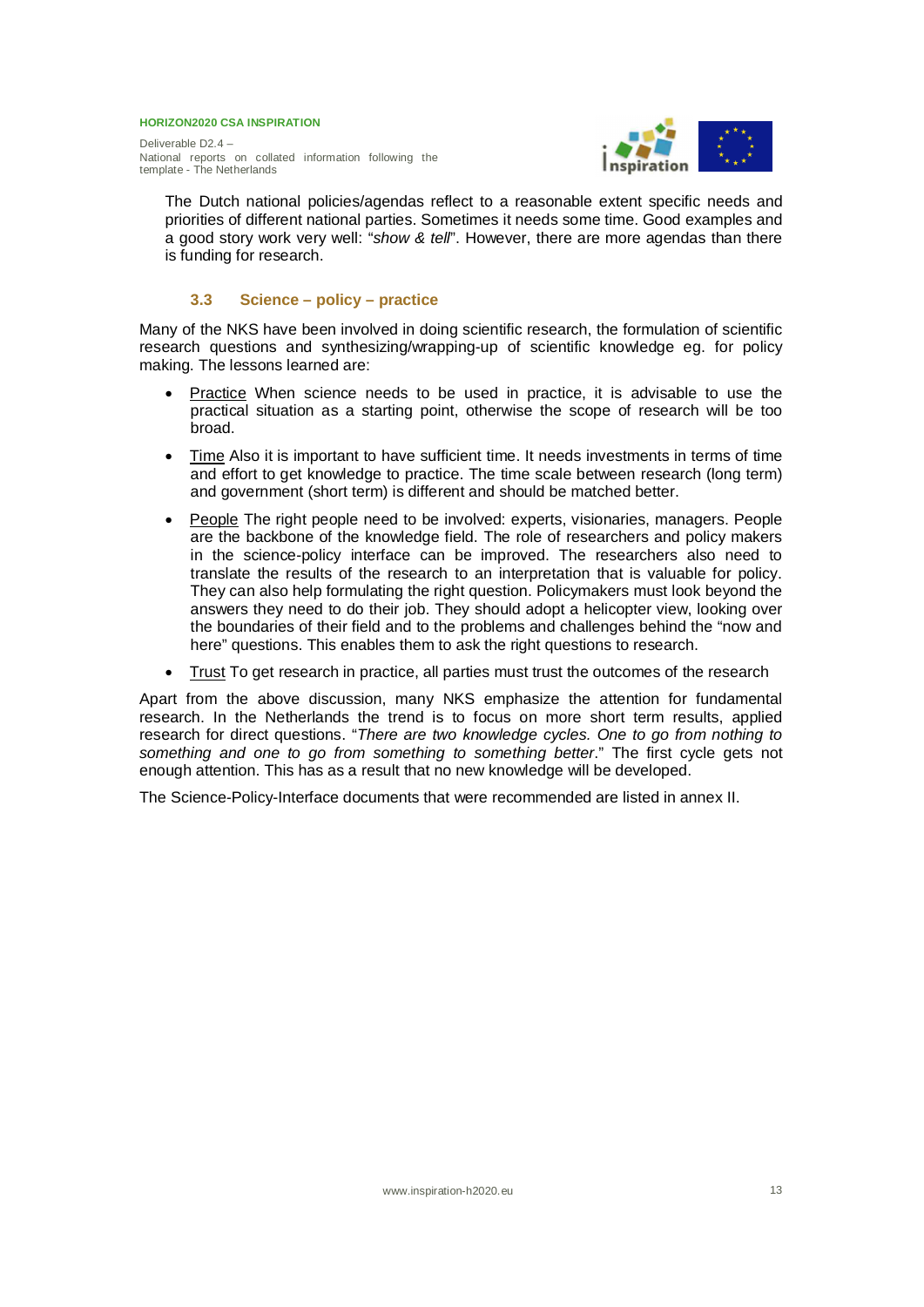Deliverable D2.4 – National reports on collated information following the template - The Netherlands

## **4. National and transnational funding schemes**

*Topic c: Predominantly used as well as promising alternative funding schemes / mechanisms / programs for knowledge production and dissemination. Related key question to be answered: How to get with one Euro of national/regional funding a multitude of Euro's (from all sources) worth of knowledge in return contributing to EU and national demands? Or even how to get with one euro of EU funding a multitude of euro's (from national, regional, local, and private sector) worth of knowledge in return contributing to the R&I demands on Land and the Soil-Sediment-Water system.*

*Topic d: Experiences regarding the use of any trans-national, common budget for scientific knowledge production related to the scope of INSPIRATION.*

*Related key question to be answered: How to set up/govern the appropriate funding option(s) resulting from INSPIRATION – based on previous learning experiences – so that: (1)the above demands will be fulfilled, (2) knowledge resulting from implementation of the SRA will be taken up and used and (3) funders experience that their invested, national Euros are indeed multiplied?***"**

#### **4.1 Funding schemes and possibilities for research funding**

#### *International*

No examples of international funding schemes were mentioned in the interviews, although some international collaboration was mentioned.

#### *European*

| programme               | comments                                                               |
|-------------------------|------------------------------------------------------------------------|
| H2020 (and before       | +European projects can be effective when stakeholders are              |
| <b>EU Framework</b>     | involved, it is not fundamental research, but can show new             |
| Programmes).            | possibilities                                                          |
|                         | -The bureaucracy is a constriction to involve some stakeholders. It is |
|                         | difficult to find ways to improve this.                                |
| Joint Programming       | +By collaborating in a smart way, you can multiply national euros      |
| Initiatives - JPI's     | -Difficult to translate to practice                                    |
|                         | -In the Netherlands the financing for this has decreased               |
| Interreg                | financed by the European Regional Development Fund, helps              |
|                         | regions of Europe share knowledge and transfer experience to           |
|                         | improve regional policy http://www.interreg4c.eu/                      |
| <b>ERANET</b> (European | Instrument for research and innovation                                 |
| Research Area           | +Good constructions                                                    |
| Network)                |                                                                        |
| $LIEE +$                | Financial instrument supporting environmental and nature               |
|                         | conservation projects throughout the EU                                |
|                         | http://ec.europa.eu/environment/life/                                  |
|                         | -Complicated procedure                                                 |
| <b>SNOWMAN</b>          | +good example for international collaboration                          |
|                         | +involvement of end-users (demand driven)                              |
|                         | -too much acquisition needed                                           |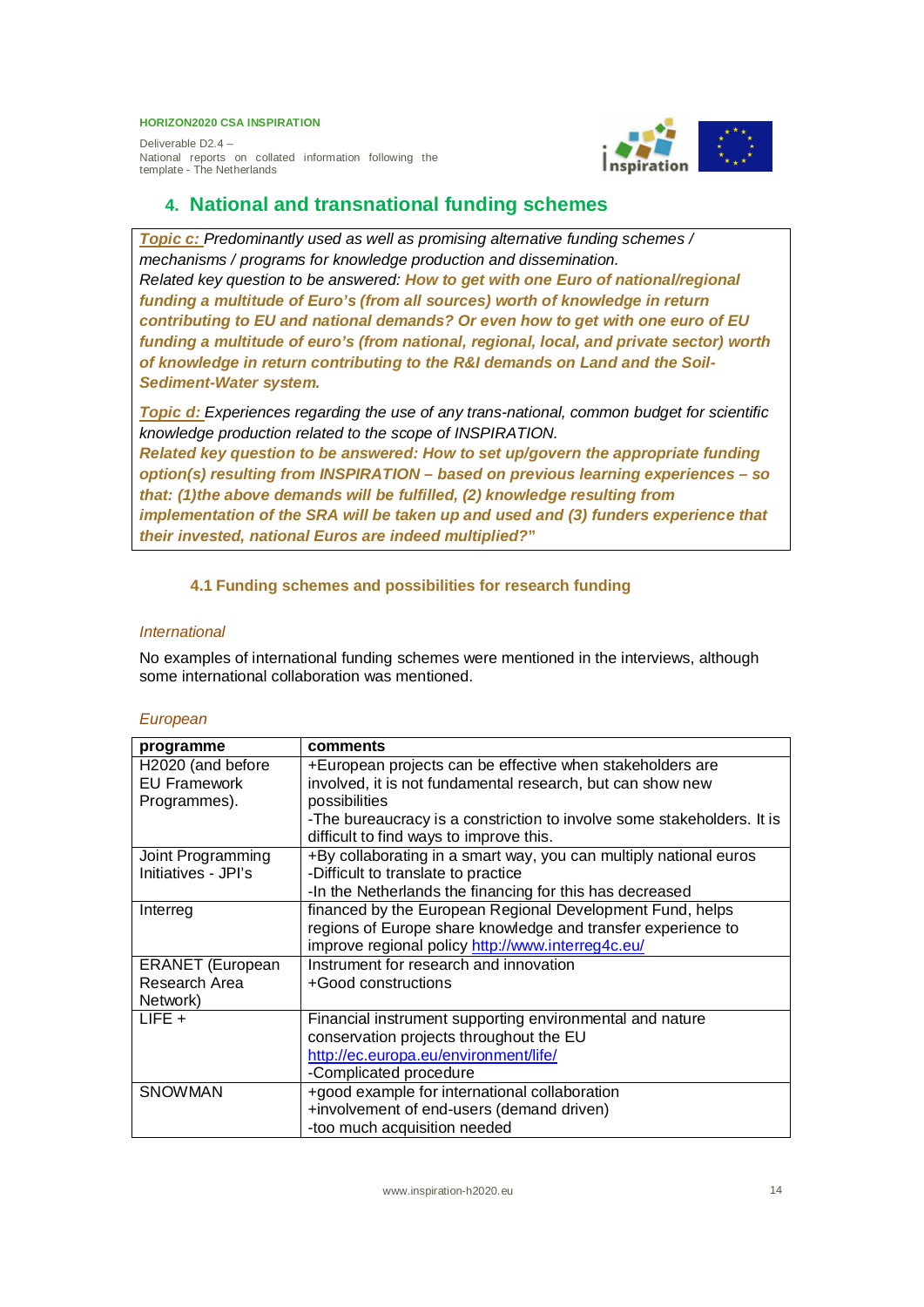

Deliverable D2.4 – National reports on collated information following the template - The Netherlands

| European structural | Used to lower economic deprivation. Works within Wetsus (see     |
|---------------------|------------------------------------------------------------------|
| funds               | national schemes)                                                |
| European subsidies  | Eg. for agricultural sector, European rural development programs |
|                     |                                                                  |

#### **Overall comments:**

Europe is complicated. There are too many procedures and bureaucracy to submit proposals. Large and experienced parties are most successful. A solution can be to make more 2-stage procedures. 1: Simple project idea and a more complex second stage for a full proposal. The evaluation of proposals should match better with the call text. At the moment, the questions are more integrated, multidisciplinary, but the assessment of proposals is still very sectorial.

#### *National*

| programme                     | comments                                                                |  |  |  |  |
|-------------------------------|-------------------------------------------------------------------------|--|--|--|--|
| HABIFORUM /                   | + for front runners. Enough money, gives positive impulses              |  |  |  |  |
| <b>BASIC</b>                  | -programme has stopped                                                  |  |  |  |  |
| <b>NOBIS / SKB</b>            | + open tenders, open for new ideas, gives positive impulses             |  |  |  |  |
|                               | +demand driven with involvement of end-users                            |  |  |  |  |
|                               | -programme has stopped                                                  |  |  |  |  |
| KIBO knowledge and            | Start January 2016                                                      |  |  |  |  |
| innovation program            | Works with business cases (25% KIBo, 75% research, advisors,            |  |  |  |  |
| soil and subsurface           | business & industry)                                                    |  |  |  |  |
|                               | +Demand driven, end users involved                                      |  |  |  |  |
| Money related to              | Such as Soil Protection Act: Wbb transition money, RWS Corporate        |  |  |  |  |
| national tasks and            | Innovation Program, Policy supporting research (BOA) etc                |  |  |  |  |
| dossiers                      | -Large projects have very large overhead because of audits              |  |  |  |  |
| <b>STOWA</b> (Foundation      | Space for innovative ideas                                              |  |  |  |  |
| for Applied Water             | Enough flexibility.                                                     |  |  |  |  |
| Research)                     | Scope is quite narrow (water)                                           |  |  |  |  |
|                               | http://stowa.nl/english/                                                |  |  |  |  |
| Fundamental                   | Part of this research is financed by society                            |  |  |  |  |
| research of                   | +back bone for knowledge development                                    |  |  |  |  |
| universities                  | +maintain knowledge base                                                |  |  |  |  |
|                               | -budgets are decreasing                                                 |  |  |  |  |
| 3 <sup>rd</sup> flow of funds | public, private, with industries and governments (project oriented      |  |  |  |  |
| (universities)                | research) + can be substantial                                          |  |  |  |  |
| <b>NWO</b>                    | Universities can finance PhDs en postdocs with NWO                      |  |  |  |  |
|                               | -more difficult to get direct finance for permanent research university |  |  |  |  |
|                               | staff (PhDs and postdocs leave, the knowledge does not                  |  |  |  |  |
|                               | consolidate)                                                            |  |  |  |  |
|                               | -not all parties can participate                                        |  |  |  |  |
| Applied research of           | Part of this research is financed by society                            |  |  |  |  |
| research institutes           | + important role in eg collection of data                               |  |  |  |  |
|                               | +maintain knowledge base                                                |  |  |  |  |
|                               | -budgets are decreasing                                                 |  |  |  |  |
| <b>Topsectors</b>             | +collaboration with business community                                  |  |  |  |  |
|                               | -importance to keep objective                                           |  |  |  |  |
|                               | -sectorial impuls, less space for integrated subjects 9and not all      |  |  |  |  |
|                               | dubjects fit in: landscapes, subsurface)                                |  |  |  |  |
| TKI (top consortia for        | -not all parties can participate http://www.rvo.nl/subsidies-           |  |  |  |  |
| knowledge and                 | regelingen/tki-toeslag                                                  |  |  |  |  |
| <i>innovation</i> )           |                                                                         |  |  |  |  |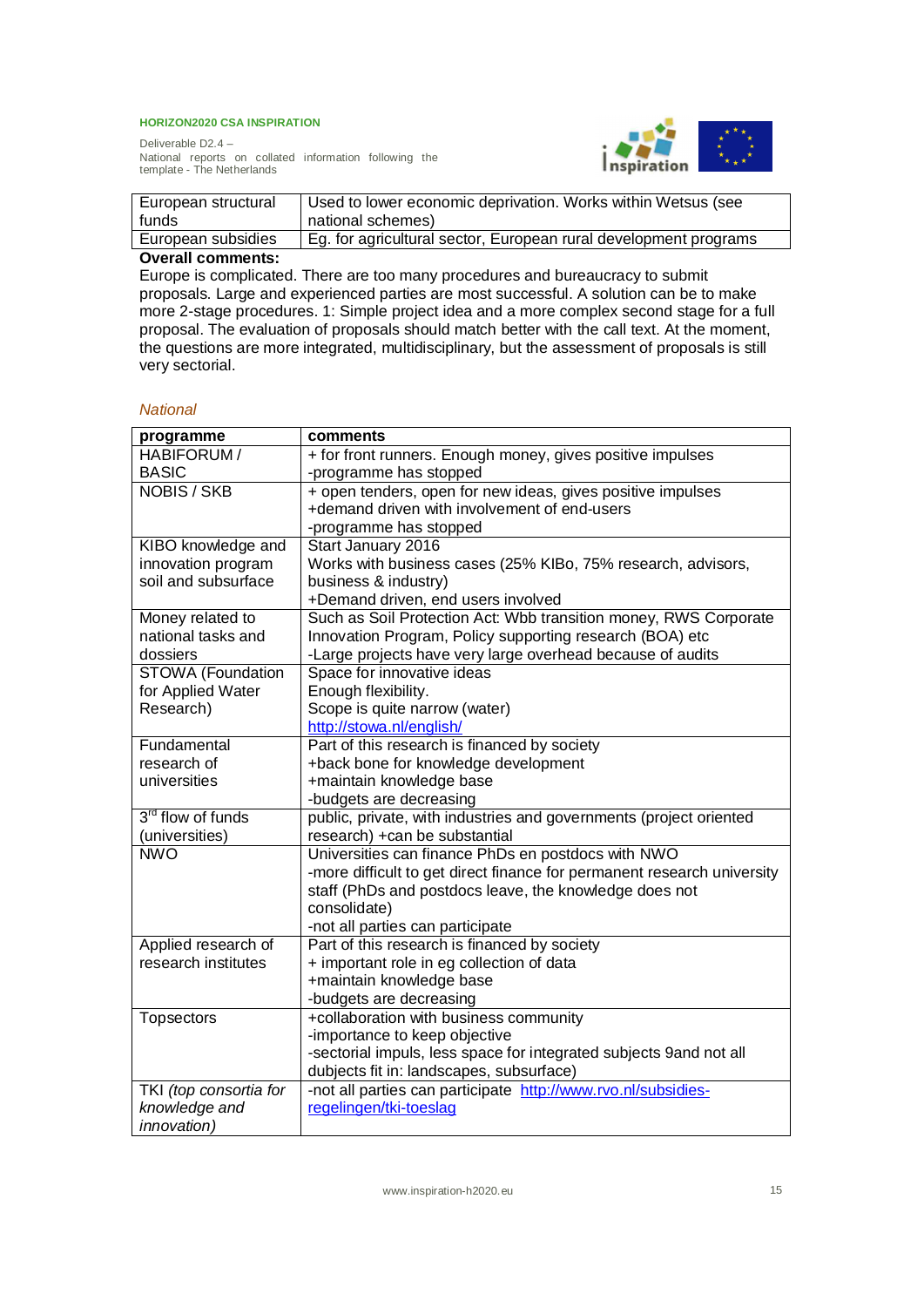Deliverable D2.4 – National reports on collated information following the template - The Netherlands



#### **Overall comments:**

The gap between fundamental and applied research was mentioned many times. There is more money now available for applied research. The sectorial character of the top sectors is also reason for concern. For some more integrated research it is difficult to get funding.

#### *Regional / local*

| programme               | comments                                                                 |
|-------------------------|--------------------------------------------------------------------------|
| new collaborations      | Many parties have some budget and the same questions. Join               |
| co-creation             | forces.                                                                  |
|                         | Trust is needed within collaboration                                     |
|                         | -"ear marked" research money can hamper collaboration                    |
|                         | +delivers more than a question on an answer: networks, continued         |
|                         | effects                                                                  |
| Project based           | Ad hoc/ made-to-measure research                                         |
| research                |                                                                          |
| Networks /              | All parties contribute to the group. Together problems are tackled       |
| collaboration within    | (Examples SBRCURnet, AMS, Kenniscentrum Healthy Urban Living,            |
| regions / COPs /        | railforum, Nudge)                                                        |
| living labs             |                                                                          |
| Public-private          | public-private collaborations                                            |
| collaboration           |                                                                          |
| Citydeals               | public-private collaborations between business and industry,             |
| Greendeals              | governments, research partners and societal initiatives                  |
|                         | http://agendastad.nl/                                                    |
|                         | https://www.rijksoverheid.nl/onderwerpen/duurzame-                       |
|                         | economie/inhoud/green-deal                                               |
| Wetsus                  | Infrastructure is provided. Parties that want to innovate join. Also the |
|                         | city and region participate (stimulating economic development of the     |
|                         | region)                                                                  |
|                         | +bridge between research and market                                      |
| Social / sustainability | These funds are interested in investments that give long term            |
| funds / pension funds   | revenues (Eg ABN Amro Social Impact Fund)                                |
| Crowdfunding            | clear research question and contact with the crowd is needed             |
|                         | -difficult for research projects                                         |
|                         | -many eyes are focussed on the research. Failure is no option            |
| Revolving funds         | Labelled money. The investment should give revenues. The                 |
|                         | difference with an investment fund is that it should serve a public      |
|                         | goal.                                                                    |
| Industries              | Most industries have own research funding /innovation budgets            |
|                         | -perception on the value of the research can be negative                 |
| Decentral authorities   | Have their own budgets                                                   |
|                         | -more tasks and less money lower the "freedom" in doing research         |
|                         | Examples: Deltaplans, provincial development funds                       |

#### **Overall comments:**

There is a lot of attention for business cases. This can be very difficult money and there should remain attention for flexibility, innovation, seed money for good ideas. A lot of attention exists for involvement of small and medium sized enterprises (SMEs), because a lot of money goes on within SMEs. This is a lot of money in total. Per organisation this is limited. Therefore, the flexibility for them to join a research initiative is also limited. They focus on continuity of their business and money spend should serve a direct goal.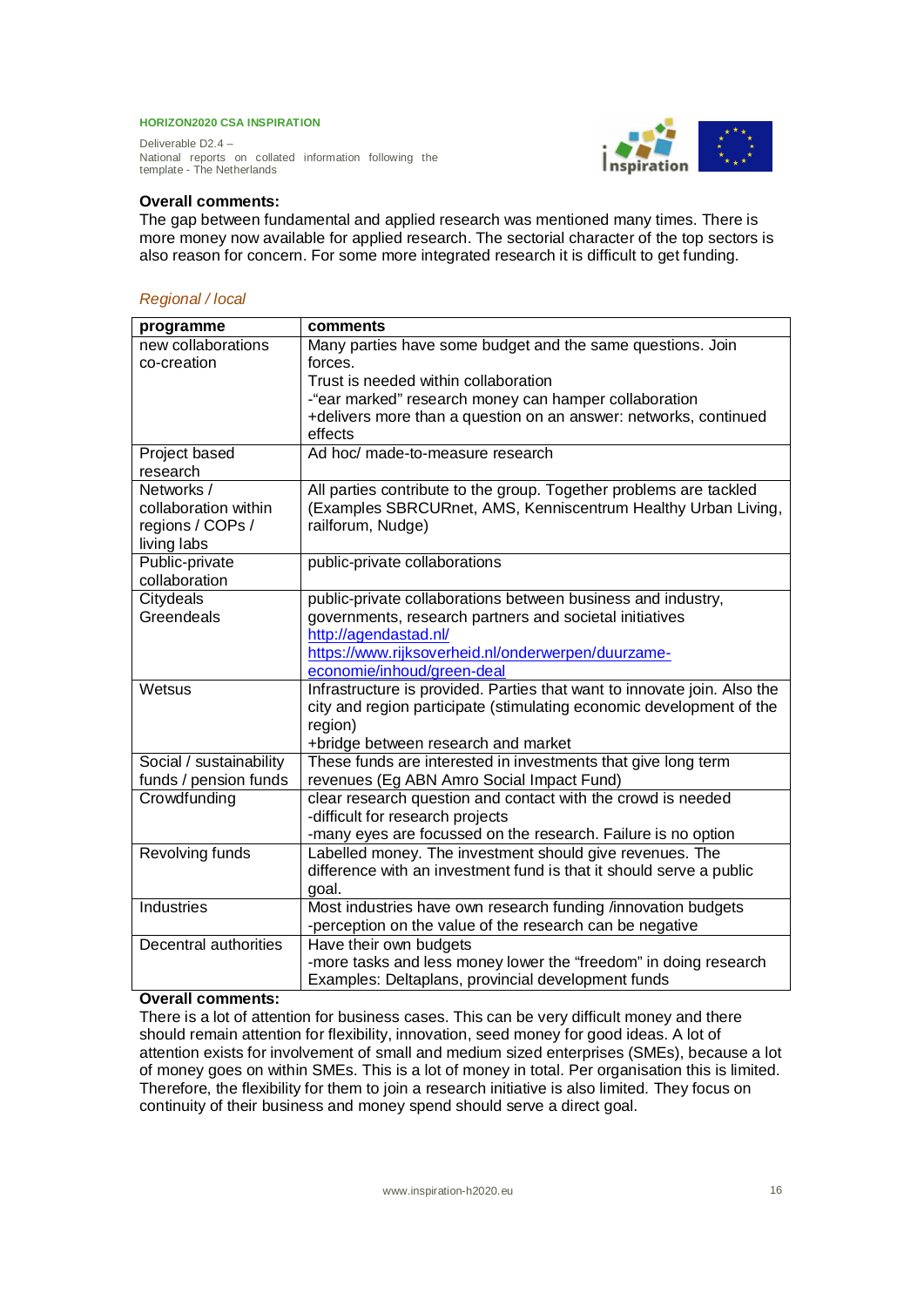Deliverable D2.4 – National reports on collated information following the template - The Netherlands



#### **4.2 Gaps in financial resources for resource**

Topics that are not or insufficiently covered within research programs and funding possibilities, are obviously the aspects that are not directly linked to tasks or core business of organisations. If there is no direct ownership, while these subjects between sectors can give us interesting insights and impulses for innovations. We have to "brand" these aspects in a better way to get financing. Shrinking cities and soil subsidence are examples that were left alone for a long time in the Netherlands, but are now on the agenda after much effort. Aspects that need more attention:

- Land use and monitoring
- Landscapes
- Rural development
- Illnesses related to agriculture: e.g. Q fever
- Nature policy and legislation
- How to deal with invasive species.
- Integrated approach eg. needed for eco-Engineering projects
- Landfills in rural areas eg. possibilities for landfill mining / Biomass
- Soils and subsurface
- Radioactive waste (on a European level)
- Revision standards for soil classes
- Emerging contaminants
- Hormones in (drinking) water
- Trans-border issues

Programming and financing of research and policy are in the Netherlands (and also in the EU) still quite sectorial. This obstructs integrated research and approaches. For integrated research, collaboration should be sought. Make a good analysis in terms of people planet and profit to communicate the benefits and needs of the research. Show who invests and who gets the benefits. Search for synergies. You have to involve other fields of expertise, show overall value and find ways to spend earmarked money to a broader project. This takes a lot of effort.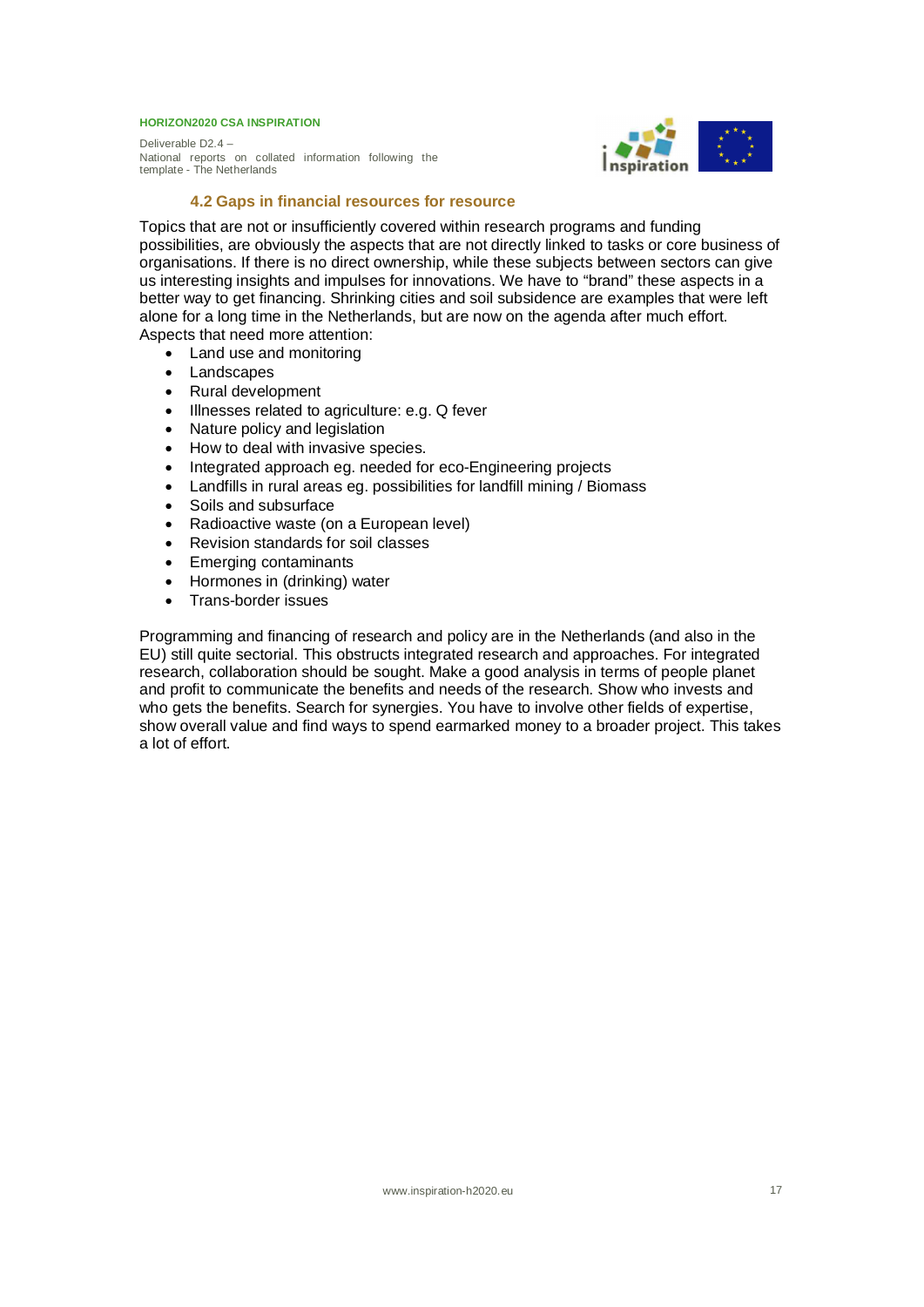Deliverable D2.4 – National reports on collated information following the template - The Netherlands



## **5. Other remarks made by interviewees**

Messages for the INSPIRATION consortium:

- Pay attention to the presentation and communication of the SRA. Pitches and stories work better than a 100 page report (multimedia presentation of the agenda?)
- Show paradoxes (food supply by up-scaled industrial agricultural verses the trend of more biological and local agriculture)
- Agendas can be demand / solution driven, but also inspirational and creative
- Incite the public with the SRA and relate the questions to possibilities for the stakeholders to take action.
- Pay attention to practical solutions and examples
- It is good to spend attention to innovation. We cannot steer innovation but pay attention to creation of a positive climate for innovation
- Pay attention to the position of women in science. In the Netherlands just 17% van de professors is female
- Make sure the NKS remain involved during the project. A platform where stakeholders can meet on a regular basis and reassess progress and objectives (a lot can change in 3 years).
- How can we show on a national basis what we already can do? Match strengths of countries to questions in other countries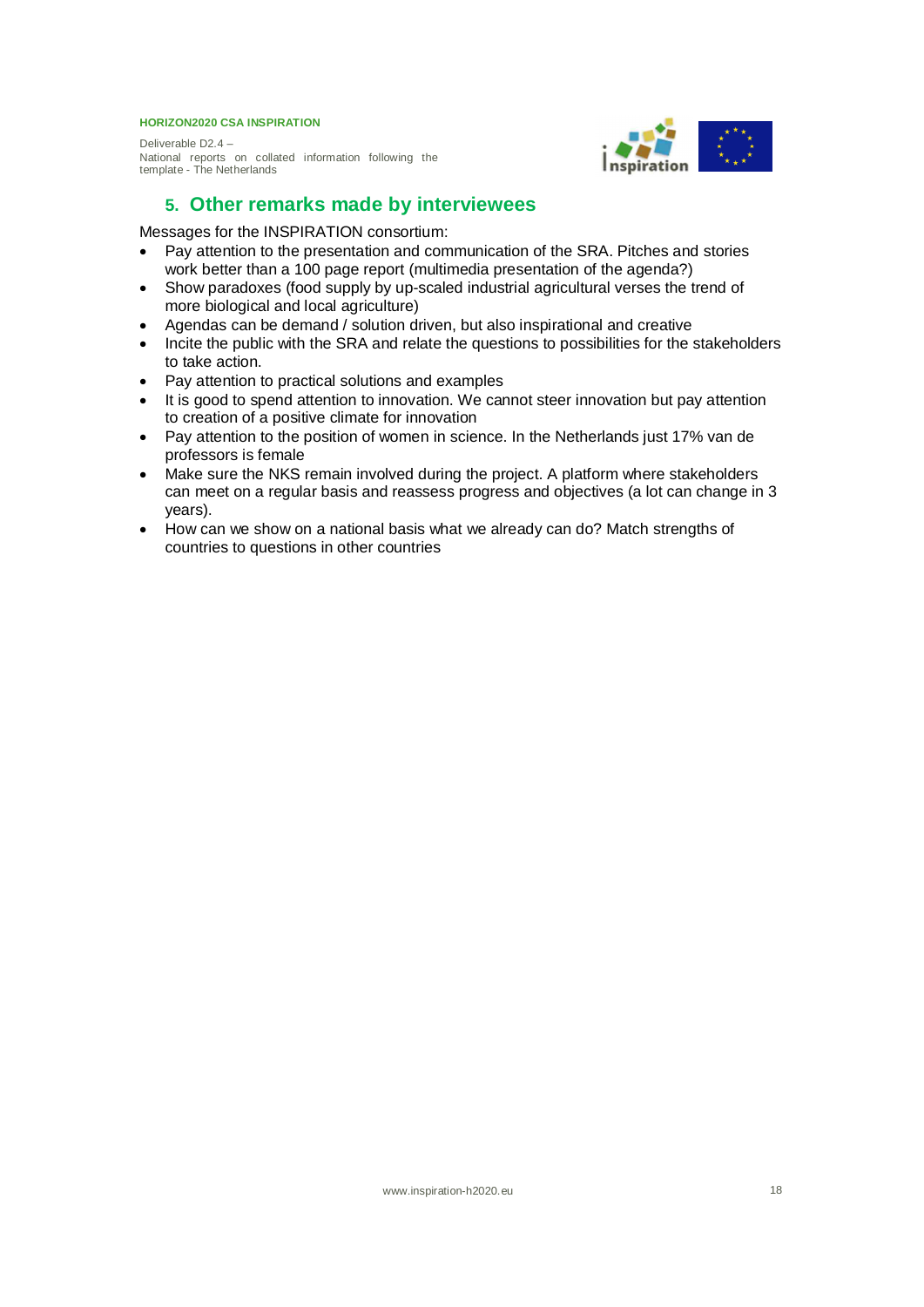Deliverable D2.4 – National reports on collated information following the template - The Netherlands



## **Annex Ia: NKS interviews in the Netherlands**

| Date of<br>interview | Organisation          | Interview                                     | funder       | end<br>user    | knowledge<br>provider | Nat.reg.loc.<br>authority | Univ./<br>research inst | <b>SME</b><br>/consultant | business &<br>industry | <b>NGO</b> | network        | other | soil         | sediment       | water          | land use-<br>management |
|----------------------|-----------------------|-----------------------------------------------|--------------|----------------|-----------------------|---------------------------|-------------------------|---------------------------|------------------------|------------|----------------|-------|--------------|----------------|----------------|-------------------------|
| 17-06-15             | ProRail               | Jeroen<br>ter<br>Meer & Paul<br>van der Voort | $\mathbf{1}$ | $\overline{1}$ |                       |                           |                         |                           | $\mathbf{1}$           |            |                |       | $\mathbf{1}$ |                |                | $\mathbf{1}$            |
| 30-07-15             | KIBO                  | David vd Burg                                 | $\mathbf{1}$ |                |                       |                           |                         |                           |                        |            |                |       | $\mathbf{1}$ |                |                |                         |
| 30-07-15             | lenM                  | Ruud Cino                                     | $\mathbf{1}$ | $\overline{1}$ |                       |                           |                         |                           |                        |            |                |       | $\mathbf{1}$ |                |                |                         |
| 04-08-15             | Nudge                 | Tieneke<br>Breemhaar                          |              |                | $\mathbf{1}$          |                           |                         | $\overline{1}$            |                        |            |                |       |              |                | $\overline{1}$ | $\overline{1}$          |
| 06-08-15             | SBR-CURnet            | Geert-Jan<br>Verkade                          | $\mathbf{1}$ | $\overline{1}$ |                       |                           |                         |                           |                        |            | $\overline{1}$ |       | $\mathbf{1}$ | $\overline{1}$ | $\overline{1}$ | $\overline{1}$          |
| 06-08-15             | Platform31            | Jeroen<br>Niemans                             |              |                |                       |                           |                         |                           |                        |            | $\mathbf{1}$   |       |              |                |                | $\overline{1}$          |
| 13-08-15             | Bouwcampus            | Han de Wit                                    |              | $\overline{1}$ | $\mathbf{1}$          |                           | $\overline{1}$          |                           | $\mathbf{1}$           |            | $\mathbf{1}$   |       | $\mathbf{1}$ |                |                | $\overline{1}$          |
| 13-08-15             | Waternet              | Fred de Haan                                  | $\mathbf{1}$ | $\overline{1}$ |                       | $\overline{1}$            |                         |                           |                        |            |                |       |              | $\overline{1}$ |                |                         |
| 20-08-15             | TCB                   | Joke<br>van<br>Wensem                         | $\mathbf{1}$ |                | $\mathbf{1}$          | $\overline{1}$            |                         |                           |                        |            |                |       | $\mathbf{1}$ |                |                |                         |
| 26-08-15             | <b>RUG</b>            | Rien Herber                                   |              |                | $\mathbf{1}$          |                           | $\overline{1}$          |                           |                        |            |                |       | $\mathbf{1}$ |                |                |                         |
| 27-08-15             | SEDNET<br><b>RWS</b>  | de<br>Pieter<br>Boer                          | $\mathbf{1}$ | $\overline{1}$ | $\mathbf{1}$          | $\overline{1}$            |                         |                           |                        |            | $\overline{1}$ |       |              | $\mathbf{1}$   |                |                         |
| 31-08-15             | <b>VITENS</b>         | Johan<br>Driessen                             |              | $\overline{1}$ |                       |                           |                         |                           | $\overline{1}$         |            |                |       |              |                | $\overline{1}$ |                         |
| 01-09-15             | TUD                   | Fransje<br>Hooimeijer                         |              |                | $\mathbf{1}$          |                           | $\overline{1}$          |                           |                        |            |                |       |              |                |                | $\overline{1}$          |
| 02-09-15             | Nicole<br><b>TAUW</b> | Laurent<br>Bakker                             |              |                | $\mathbf{1}$          |                           |                         | $\mathbf{1}$              |                        |            |                |       | $\mathbf{1}$ |                | $\overline{1}$ |                         |
| 09-09-15             | <b>WUR</b>            | Bas Pedroli                                   |              |                | $\mathbf{1}$          |                           | $\mathbf{1}$            |                           |                        |            |                |       | $\mathbf{1}$ |                |                | $\mathbf{1}$            |
| 15-09-15             | Prov Brabant          | Jaap<br>Harthoorn                             | $\mathbf{1}$ | $\overline{1}$ |                       | $\overline{1}$            |                         |                           |                        |            |                |       | $\mathbf{1}$ | $\mathbf{1}$   | $\overline{1}$ | $\overline{1}$          |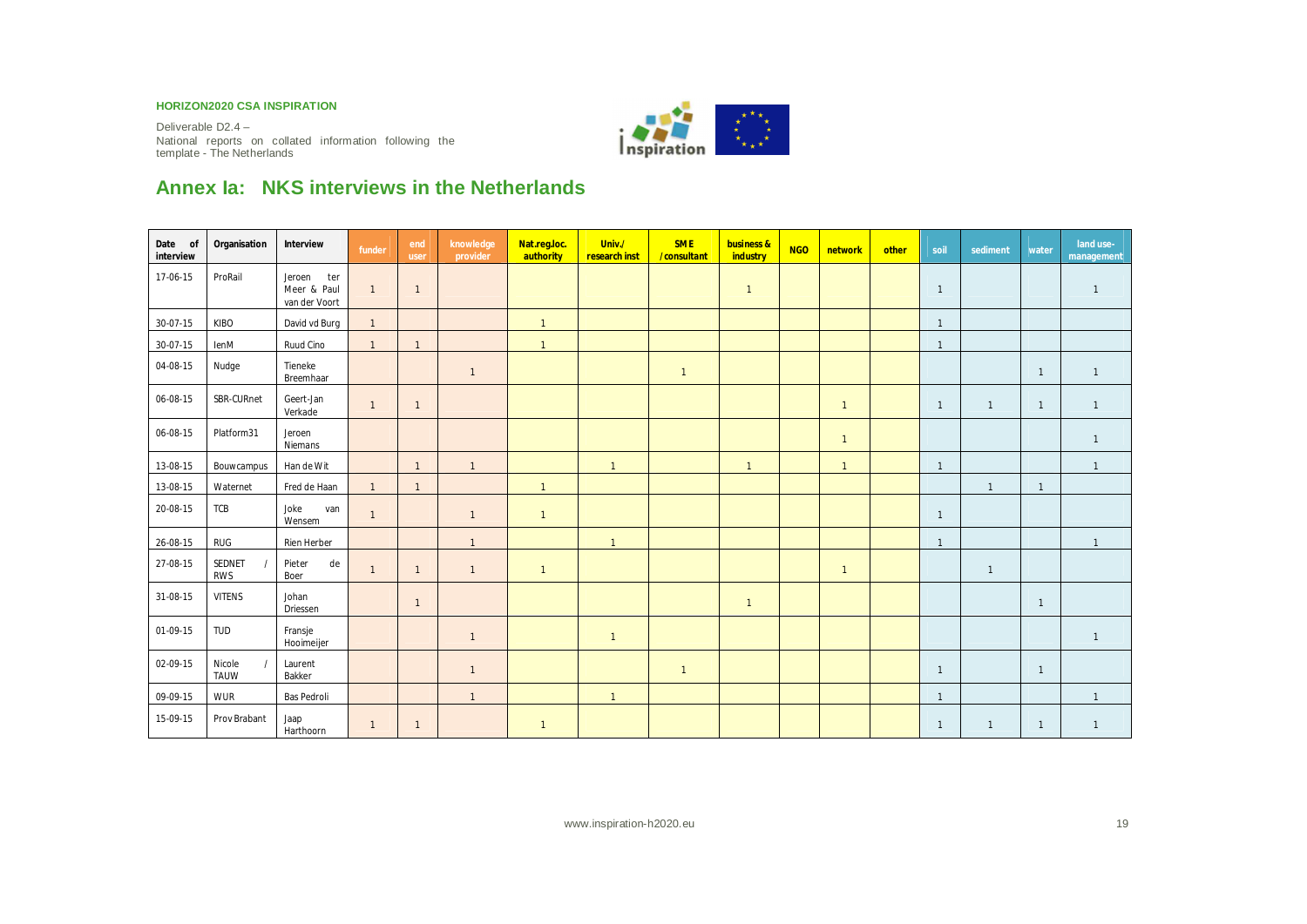Deliverable D2.4 – National reports on collated information following the template - The Netherlands



## **Annex Ib: NKS questionnaire template**

This is the updated version of the questionnaire - reflecting inputs from the IAB and discussions at the NFP training on  $22^{nd} - 23^{rd}$  June 2015.

*[Note: this questionnaire template is meant to help National Focal Points (NFPs) to facilitate the interview/conversation with the National Key Stakeholders (NKS). Some questions are relevant to one NKS, other questions to another NKS. Hence, not all questions are relevant to each single NKS. The NFPs are required to adapt the template accordingly – keeping in it as many as possible of the issues to be addressed. If needed, the NFPs also translate the questionnaire into their national language.]*

The questionnaire (see next pages) has the following outline:

- A. Interview information: To be filled out by the interviewer
- B. Introduction: That the interviewer can use to start the NKS interview
- C. Background information of the NKS interviewed: Mostly 'tick-boxes'
- D. Strategic Research Agenda (SRA): NKS preferred topics, overarching themes and scope for the SRA and national stateof-the-art on research agendas that the NKS is aware of
- E. Science-Policy-Interface: NKS experiences regarding the exploitation of scientific knowledge to: improve business opportunities; tackle other societal challenges; assist policy-implementation and/or policy revision
- F. Funding:

Predominantly used as well as promising alternative funding schemes / mechanisms / programs for knowledge production and dissemination that the NKS is aware of

G. Other: At the end there is some time advised to let the NKS give us their advice, some nice

quotes (that we can use anonymously in our communications), examples etc. H. Ending the interview:

Explain follow up and if/how NKSs will be involved in the next steps of INSPIRATION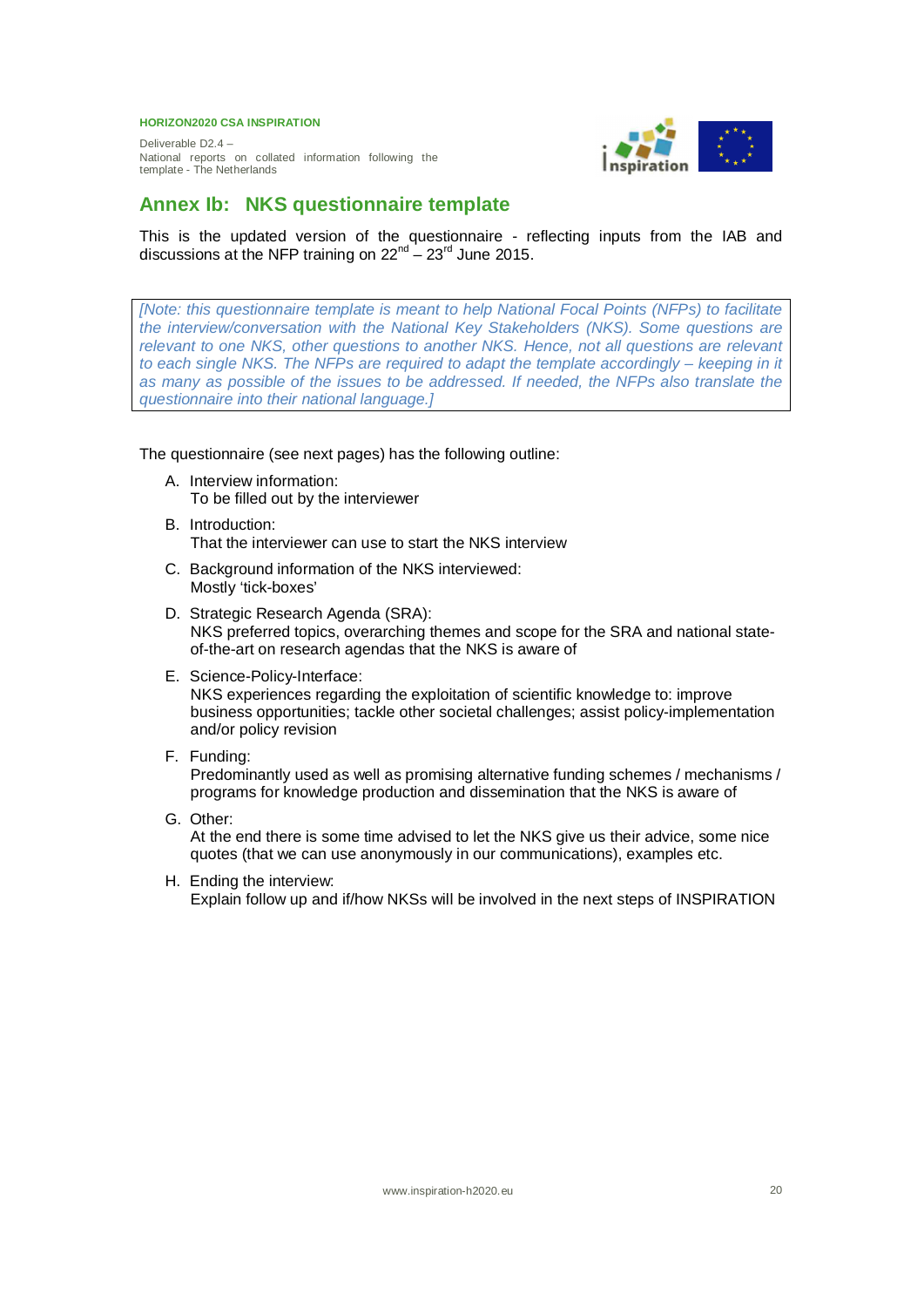

| Questionnaire template in National Language                                         |
|-------------------------------------------------------------------------------------|
| A. Interviewinformatie                                                              |
| Land:                                                                               |
| Naam van INSPIRATION interviewer en organisatie:                                    |
| Datum Interview:                                                                    |
| Hoe kunnen we naar de stakeholder refereren (als persoon/vertegenwoordiger van      |
| netwerk/organisatie)                                                                |
| <b>B.</b> Introductie                                                               |
| Zie handout (Annex Ic)                                                              |
| C. achtergrondinformatie geïnterviewde                                              |
| 1. Naam van de geïnterviewde stakeholder:                                           |
| 2. Organisatie                                                                      |
| 3. Rol                                                                              |
| 4. Bent u (meerdere antwoorden mogelijk):                                           |
| Nationale / regionale / lokale overheid<br>$\circ$                                  |
| Universiteit / onderzoeksinstituut<br>$\circ$                                       |
| MKB (<500 medewerkers)/consultant<br>$\circ$                                        |
| Zakelijke markt / industrie<br>$\circ$                                              |
| Non-Governmental Organisation (NGO)<br>$\circ$                                      |
| Vertegenwoordiger netwerk<br>$\circ$                                                |
| Anders, specificeer:<br>$\circ$                                                     |
| Expertise (meerdere antwoorden mogelijk):<br>5.                                     |
| <b>Bodem</b><br>$\circ$                                                             |
| Water<br>$\circ$                                                                    |
| Sediment<br>$\circ$                                                                 |
| Stedelijke / ruimtelijke planning<br>$\circ$                                        |
| Landschapsarchitect<br>$\circ$                                                      |
| Gebiedsbeheerder<br>$\circ$                                                         |
| Anders, specificeer:<br>$\circ$                                                     |
| Financiert uw organisatie extern onderzoek?<br>6.                                   |
| Ja, specificeer (als programmatrekker, incidenteel, publiek, privaat, )<br>$\circ$  |
| <b>Nee</b><br>$\circ$                                                               |
| D. Strategische Onderzoeksagenda                                                    |
| 7. Welke maatschappelijke uitdagingen ziet u als leidend?                           |
| [voorbeeld EU maatschappelijke uitdagingen:]                                        |
| Bijdragen aan voedselzekerheid en -veiligheid;<br>1.                                |
| 2.<br>Voldoende en zekere drinkwatervoorziening;                                    |
| 3.<br>Voldoende en zekere energievoorziening en -distributie;                       |
| Verminderen en efficiënt gebruik van materialen en (natuurlijke) hulpbronnen;<br>4. |
| 5.<br>Bijdragen aan mitigatie en adaptatie klimaatveranderingen;                    |
| 6.<br>Bijdragen aan een gezonde leefomgeving;                                       |
| 7. Zekere en veilige infrastructuur                                                 |
| Indien van toepassing: welke aanvullende / alternatieve thema's raadt u aan?<br>a)  |
| [Als voorbeelden nodig zijn: denk aan thema's als natuurbescherming, duurzaam       |
| gebruik van ecosysteemdiensten, tegengaan afname biodiversiteit]                    |
|                                                                                     |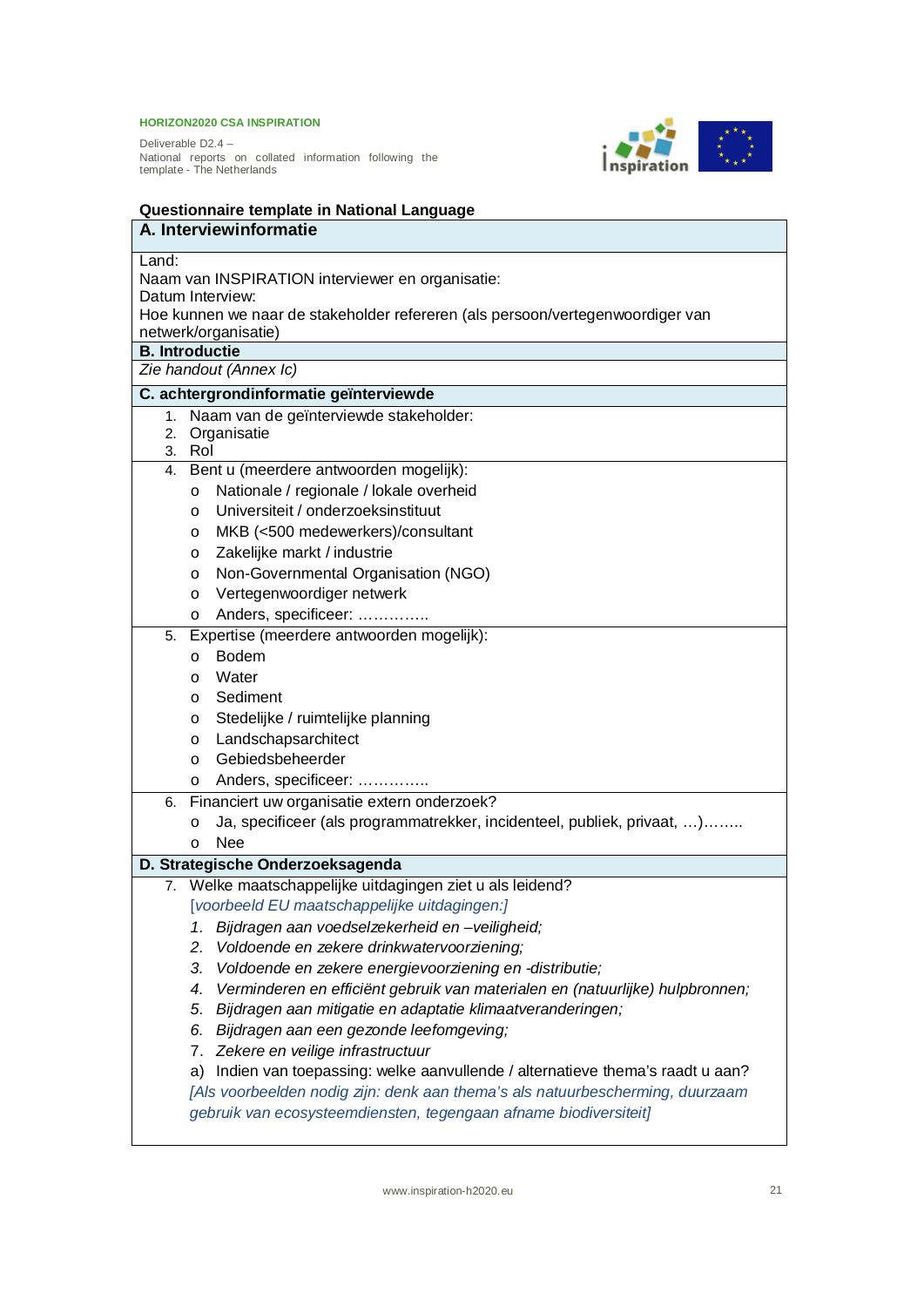

| 8. | Vanuit uw praktijk: welke onderwerpen (onderzoeksvragen) zouden in de                          |  |
|----|------------------------------------------------------------------------------------------------|--|
|    | onderzoeksagenda opgenomen moeten worden?                                                      |  |
|    | [Vervolgvragen per genoemd onderwerp, a, b en c zijn vereist, de overige vragen<br>optioneel]: |  |
|    |                                                                                                |  |
|    | Leg het onderwerp svp verder uit<br>Wie heeft daar last van?                                   |  |
|    |                                                                                                |  |
|    | Wie is verantwoordelijk?                                                                       |  |
|    | Is het een belangrijk onderwerp voor uw organisatie?<br>$\qquad \qquad \blacksquare$           |  |
|    | Is het een nationaal probleem, of hebben andere landen er ook mee te<br>maken?                 |  |
|    | Waar staan we nu en waar willen we over x jaar zijn, (punt op de horizon)?                     |  |
|    | Hoe kan nieuwe kennis effectief worden ingezet in de praktijk?                                 |  |
|    | Prioriteit:                                                                                    |  |
|    | 1. Hoge prioriteit                                                                             |  |
|    | 2. Enige prioriteit                                                                            |  |
|    | 3. Neutraal                                                                                    |  |
|    | 4. Lage prioriteit                                                                             |  |
|    | 5. Geen prioriteit<br>Wat is de urgentie, wat gaat mis als we niks doen?                       |  |
|    | Wie wil dit onderzoek financieren (of wie zou dit moeten doen)?                                |  |
|    |                                                                                                |  |
|    | [Optioneel: check of de onderstaande onderwerpen relevant zijn]                                |  |
|    | Beoordeling voorraden / hulpbronnen<br>$\circ$                                                 |  |
|    | Productiviteit van land en bodems<br>O                                                         |  |
|    | Vraag naar land-bodemvoorraden, import en export<br>O                                          |  |
|    | Concurrentie tussen verschillende soorten landgebruik (conflicten)<br>O                        |  |
|    | Concepten om impacts te identificeren en kwantificeren<br>O                                    |  |
|    | Instrumenten om impacts te vermijden / minimaliseren (feedback naar<br>O                       |  |
|    | beslissingsproces)                                                                             |  |
|    | Kansen voor innovatieve landgebruiktechnologieën<br>O                                          |  |
|    | Op voorraden georiënteerde landbeheerssystemen<br>O                                            |  |
|    | Bodemherstel / regeneratie<br>O                                                                |  |
|    | Bodem en grondwatersanering<br>O                                                               |  |
| 9. | Gerelateerd aan de benoemde onderzoeksvragen:                                                  |  |
|    | Welke documenten / agenda's / onderzoeksprogramma's onderbouwen de<br>a)                       |  |
|    | onderzoeksvraag?                                                                               |  |
|    | b) Welke tijdlijn hoort bij de programmering / het opstellen van deze agenda's                 |  |
|    | programma's?                                                                                   |  |
|    | [vraag 9b is input voor werkpakket 5]                                                          |  |
|    |                                                                                                |  |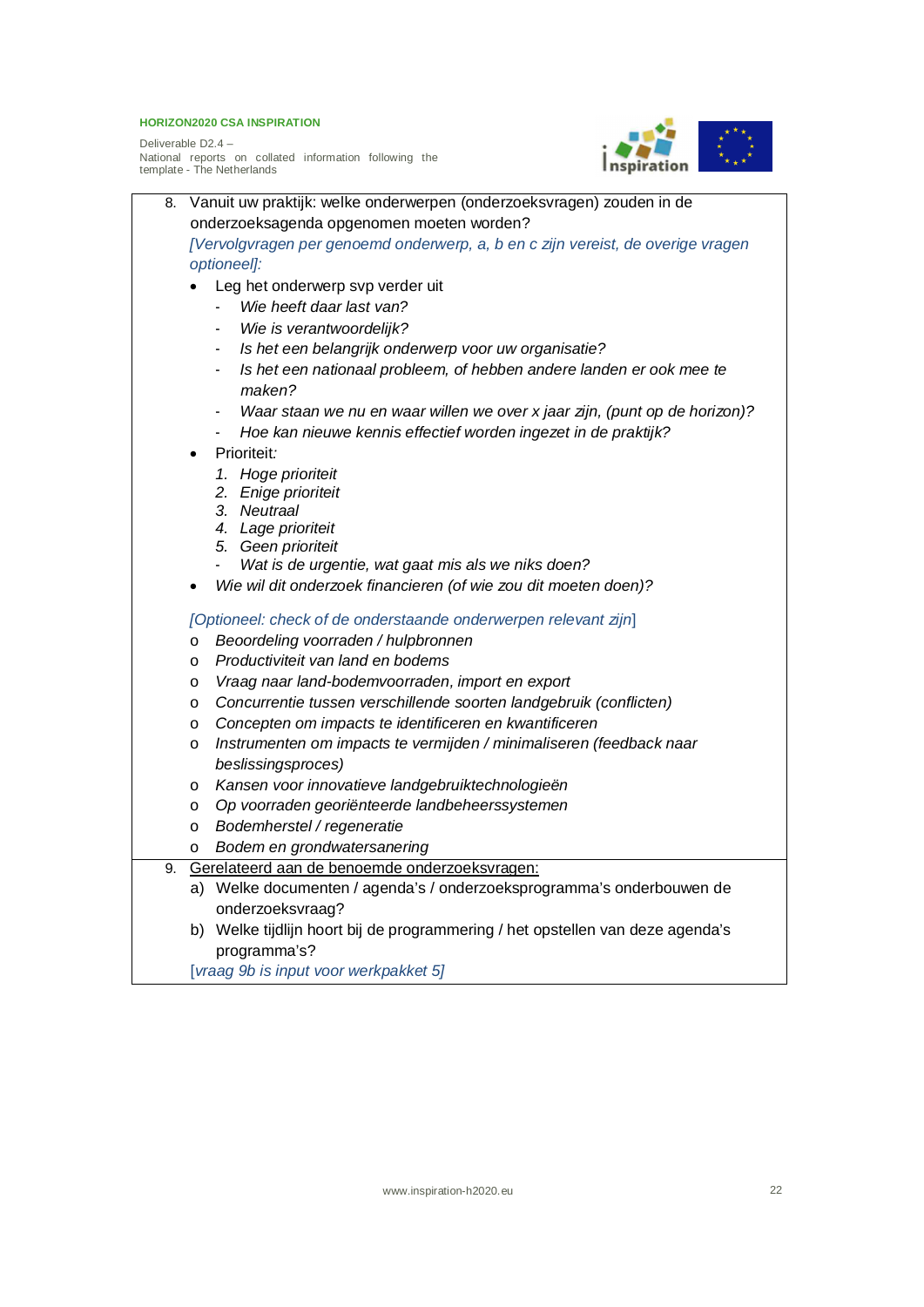

| E. relatie wetenschap-beleid (Science-Policy-Interfacing)                                                                                                                                                                                                                                                                                                                                                                                                                                                                                                                                                                                                                                                                            |   |                    |  |  |  |  |  |
|--------------------------------------------------------------------------------------------------------------------------------------------------------------------------------------------------------------------------------------------------------------------------------------------------------------------------------------------------------------------------------------------------------------------------------------------------------------------------------------------------------------------------------------------------------------------------------------------------------------------------------------------------------------------------------------------------------------------------------------|---|--------------------|--|--|--|--|--|
| 10. Hoe omschrijft u 'wetenschappelijke kennis'?                                                                                                                                                                                                                                                                                                                                                                                                                                                                                                                                                                                                                                                                                     |   |                    |  |  |  |  |  |
| 11. Waarvoor gebruikt u wetenschappelijke kennis in uw werk?                                                                                                                                                                                                                                                                                                                                                                                                                                                                                                                                                                                                                                                                         |   |                    |  |  |  |  |  |
| 12. Wat zijn uw bronnen voor (wetenschappelijke) informatie?                                                                                                                                                                                                                                                                                                                                                                                                                                                                                                                                                                                                                                                                         |   |                    |  |  |  |  |  |
| [Open vraag gebruik onderstaande bronnen eventueel als voorbeeld]                                                                                                                                                                                                                                                                                                                                                                                                                                                                                                                                                                                                                                                                    |   |                    |  |  |  |  |  |
| wetenschappelijke artikelen o<br>kranten<br>$\circ$                                                                                                                                                                                                                                                                                                                                                                                                                                                                                                                                                                                                                                                                                  |   |                    |  |  |  |  |  |
| adviseurs<br>o                                                                                                                                                                                                                                                                                                                                                                                                                                                                                                                                                                                                                                                                                                                       | о | televisie          |  |  |  |  |  |
| rapporten<br>0                                                                                                                                                                                                                                                                                                                                                                                                                                                                                                                                                                                                                                                                                                                       | o | conferenties       |  |  |  |  |  |
| collega's<br>о                                                                                                                                                                                                                                                                                                                                                                                                                                                                                                                                                                                                                                                                                                                       | о | data (bases)       |  |  |  |  |  |
| betrokkenheid in onderzoeksprojecten<br>o                                                                                                                                                                                                                                                                                                                                                                                                                                                                                                                                                                                                                                                                                            | o | websites, such as: |  |  |  |  |  |
| ervaringen/voorbeelden in eigen land<br>o                                                                                                                                                                                                                                                                                                                                                                                                                                                                                                                                                                                                                                                                                            | o | other, specify:    |  |  |  |  |  |
| ervaringen/voorbeelden in het buitenland<br>o                                                                                                                                                                                                                                                                                                                                                                                                                                                                                                                                                                                                                                                                                        |   |                    |  |  |  |  |  |
| 13. In hoeverre gebruikt u nieuwe / recente wetwenschappelijke kennis (state of the art                                                                                                                                                                                                                                                                                                                                                                                                                                                                                                                                                                                                                                              |   |                    |  |  |  |  |  |
| wetenschappelijke inzichten) om uw werk uit te voeren?                                                                                                                                                                                                                                                                                                                                                                                                                                                                                                                                                                                                                                                                               |   |                    |  |  |  |  |  |
| 14. In hoeverre (en hoe) kunt u de agendering rond wetenschappelijk onderzoek / beleid                                                                                                                                                                                                                                                                                                                                                                                                                                                                                                                                                                                                                                               |   |                    |  |  |  |  |  |
| beïnvloeden in uw land?                                                                                                                                                                                                                                                                                                                                                                                                                                                                                                                                                                                                                                                                                                              |   |                    |  |  |  |  |  |
| 15. In hoeverre komen uw specifieke vragen en prioriteiten terug in nationale agenda's                                                                                                                                                                                                                                                                                                                                                                                                                                                                                                                                                                                                                                               |   |                    |  |  |  |  |  |
| beleid?                                                                                                                                                                                                                                                                                                                                                                                                                                                                                                                                                                                                                                                                                                                              |   |                    |  |  |  |  |  |
| 16. In hoeverre wordt de state of the art in wetenschappelijk onderzoek gebruikt bij                                                                                                                                                                                                                                                                                                                                                                                                                                                                                                                                                                                                                                                 |   |                    |  |  |  |  |  |
| formulering van beleid in Nederland?                                                                                                                                                                                                                                                                                                                                                                                                                                                                                                                                                                                                                                                                                                 |   |                    |  |  |  |  |  |
| [vragen voor NKS uit de niet-wetenschappelijke sector (bedrijven en beleidsmakers:]<br>17. Bent u ooit betrokken geweest bij:<br>a. De formulering van wetenschappelijke onderzoeksvragen?<br>b. Uitvoering van wetenschappelijk onderzoek (i.e. kennis co-creatie)?<br>c. Samenvatten van wetenschappelijke kennis, bijv. ten behoeve van beleid maken<br>of om marktkansen te vergroten?<br>[indien ja: vervolgvragen]<br>Hoe succesvol/toereikend was dit op een schaal van 1-5?<br>1. Zeer succesvol/toereikend<br>2. Succesvol/toereikend<br>3. Neutraal<br>4. Onsuccesvol / ontoereikend<br>5. Zeer onsuccesvol / ontoereikend<br>Wat ging goed?<br>Wat kon worden verbeterd?<br>Wat te vermijden?<br>Aanvullende opmerkingen? |   |                    |  |  |  |  |  |
| [vragen voor NKS die hier iets in te brengen hebben (bijv financiers van onderzoek)]<br>18. (Hoe) wordt de maatschappelijke impact van wetenschappelijk onderzoek<br>(gerelateerd aan de INSPIRATION scope) bepaald in Nederland?<br>[als NKS hier weet van heeft: vervolgvragen:]<br>Hoe succesvol/toereikend was dit op een schaal van 1-5?<br>1. Zeer succesvol/toereikend<br>2. Succesvol/toereikend<br>3. Neutraal<br>4. Onsuccesvol / ontoereikend<br>5. Zeer onsuccesvol / ontoereikend                                                                                                                                                                                                                                       |   |                    |  |  |  |  |  |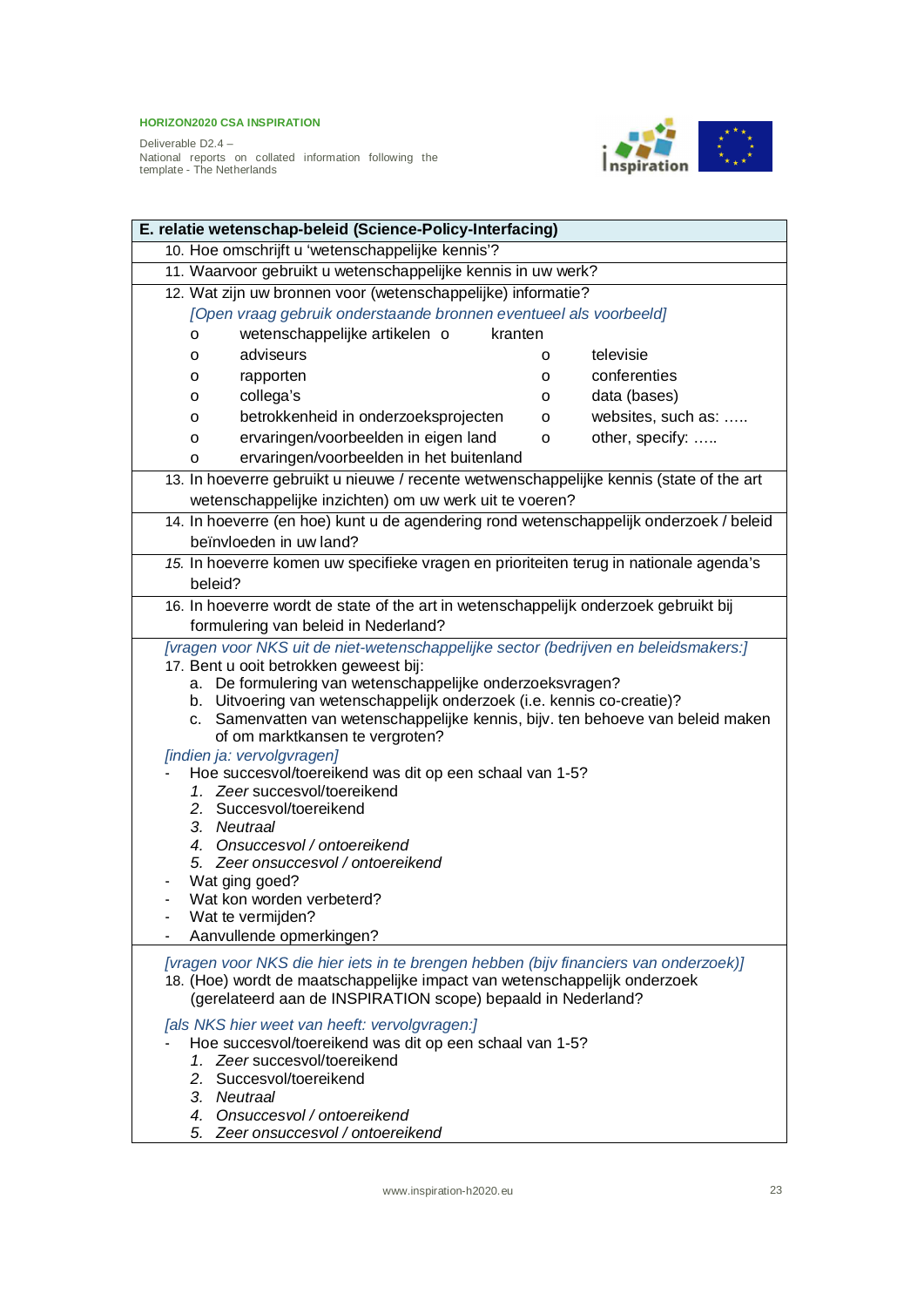

| Welke indicatoren werden gebruikt?                                                                                                                              |
|-----------------------------------------------------------------------------------------------------------------------------------------------------------------|
| Wat ging goed?                                                                                                                                                  |
| Wat kon worden verbeterd?                                                                                                                                       |
| Wat te vermijden?                                                                                                                                               |
| Aanvullende opmerkingen?                                                                                                                                        |
| 19. Welke documenten over het nationale grensvlak tussen wetenschap / beleid kent u of                                                                          |
| kunt u aanraden?                                                                                                                                                |
| F. Financiering                                                                                                                                                 |
| 20. Welke ervaringen en verwachtingen tav financieringsmogelijkheden (publiek / privaat)                                                                        |
| kent u die kansen kunnen bieden voor toekomstig onderzoek op het gebied van de                                                                                  |
| INSPIRATION agenda:                                                                                                                                             |
| a) Lokaal / Regionaal?                                                                                                                                          |
| b) Nationaal?                                                                                                                                                   |
| c) Europees? [bijv. H2020, Interreg, Joint Programming Initiatives]                                                                                             |
|                                                                                                                                                                 |
| d) Intercontinentaal? [bijv. Belmont Forum]                                                                                                                     |
|                                                                                                                                                                 |
| [link aan beleidsdoelen in Land & natuurlijk systeem, zoals Sustainable Development                                                                             |
| Goals voor bodem (wordt op UN level in September 2015 vastgesteld, bestaande EU                                                                                 |
| richtlijnen zoals de Environmental Liability Directive, etc. Vraag naar publieke en                                                                             |
| private financieringsbronnen en naar relevante details en bronnen (documenten,                                                                                  |
| websites)]                                                                                                                                                      |
| 21. Op welke manier kunnen we de toegevoegde waarde van verschillende financiële                                                                                |
| bronnen verhogen (multplier) voor het doen van onderzoek wat bijdraagt aan de EU                                                                                |
| en nationale wensen, met name tav de onderzoek en innovatiebehoeften op het                                                                                     |
| gebied van land en het BWS-systeem.                                                                                                                             |
| [CONSTRUCTIES die kunnen werken: Publiek-private constructies en initiatieven                                                                                   |
| Vraag zo open mogelijk naar suggesties, ideeën, ervaringen, goede voorbeelden]                                                                                  |
|                                                                                                                                                                 |
| 22. Zijn er gebieden binnen de INSPIRATION scope waarvan u weet dat daar                                                                                        |
| momenteel geen financiering voor is in de huidige situatie en waar nieuwe / andere                                                                              |
| financieringsconstructies gewenst zijn?                                                                                                                         |
|                                                                                                                                                                 |
| 23. De integrale aanpak (benodigd voor de maatschappelijke opgaven waar land en het                                                                             |
| BWS sediment meespelen) zijn gewoonlijk lastig om te financieren en worden niet<br>altijd herkend door onderzoeksgemeenschap. Wat is nodig om dit op te pakken? |
|                                                                                                                                                                 |
| e) Heeft u ervaring met hoe we het beste financiering voor onderzoek kunnen opzetten                                                                            |
| en beheren zodat maatschappelijke behoeften worden vervuld, kennis die voortkomt                                                                                |
| uit wordt gebruikt in de praktijk en de financiers ervaren dat hun geïnvesteerde                                                                                |
| (nationale) euro's inderdaad nuttig zijn gebruikt en vermenigvuldigd.                                                                                           |
|                                                                                                                                                                 |
| [als NKS hier weet van heeft: vervolgvragen:]                                                                                                                   |
| Hoe succesvol/toereikend was dit op een schaal van 1-5?                                                                                                         |
| 1. Zeer succesvol/toereikend<br>2. Succesvol/toereikend                                                                                                         |
|                                                                                                                                                                 |
| 3. Neutraal<br>4. Onsuccesvol / ontoereikend                                                                                                                    |
|                                                                                                                                                                 |
| 5. Zeer onsuccesvol / ontoereikend                                                                                                                              |
| Welke indicatoren warden gebruikt?<br>Wat ging goed?                                                                                                            |
| Wat kon worden verbeterd?                                                                                                                                       |
|                                                                                                                                                                 |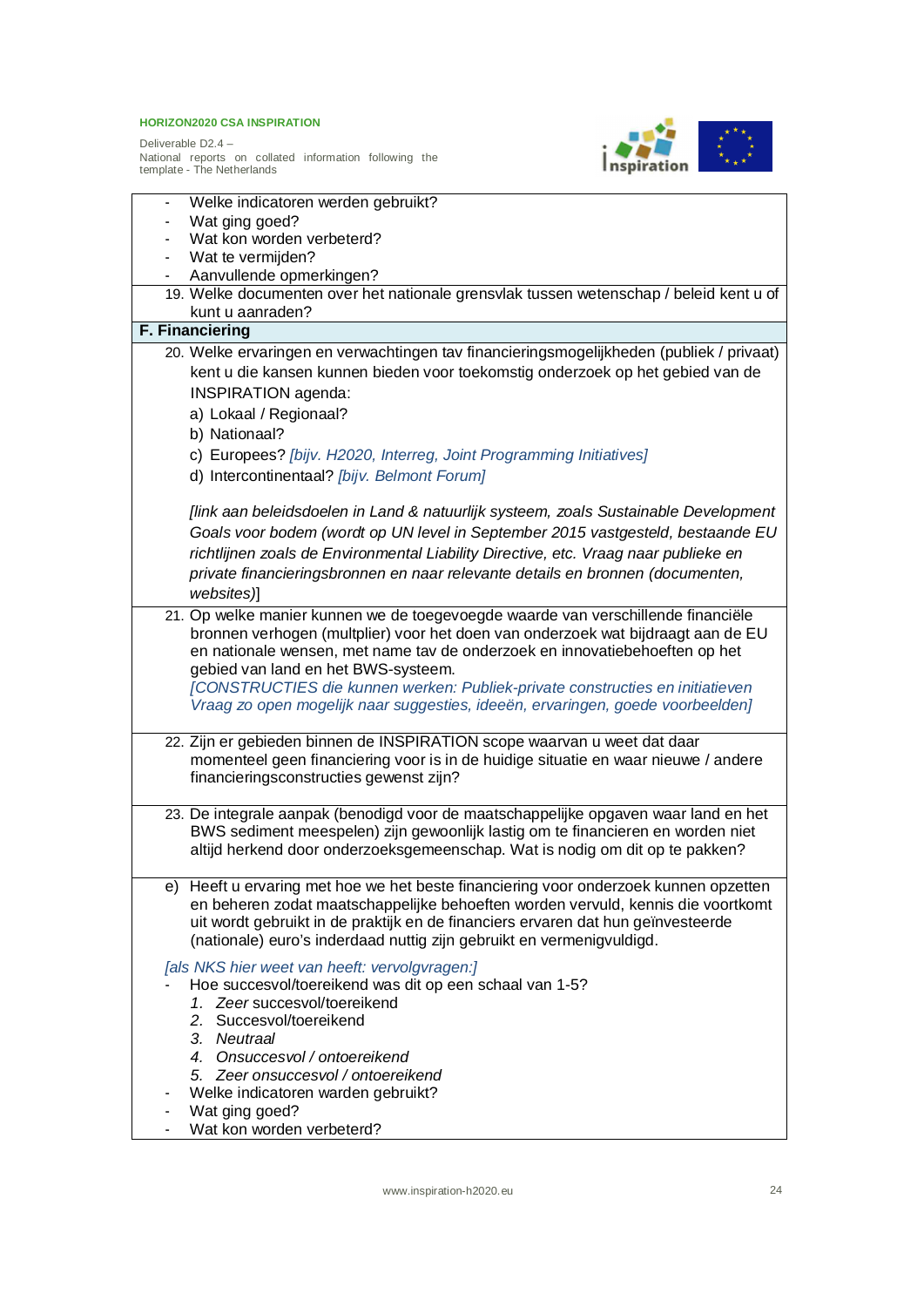Deliverable D2.4 – National reports on collated information following the template - The Netherlands



| Wat te vermijden?                                                                                                                               |
|-------------------------------------------------------------------------------------------------------------------------------------------------|
| Aanvullende opmerkingen?                                                                                                                        |
| G. Overige (opmerkingen, suggesties, voorbeelden):                                                                                              |
|                                                                                                                                                 |
| H. einde van het interview                                                                                                                      |
| Bedankt voor deelname:                                                                                                                          |
| Wilt u op de hoogte gehouden worden over INSPIRATION<br>$\bullet$                                                                               |
| Kent u jemand die we ook zouden moeten interviewen?<br>$\bullet$                                                                                |
| Heeft u nog andere vragen n.a.v. dit interview?<br>$\bullet$                                                                                    |
| In welke informatie bent u geïnteresseerd en hoe benaderen we u daarvoor?<br>$\bullet$                                                          |
| [bespreek het feedbackmechanisme en hoe de uitingen in het interview zijn                                                                       |
| gedaan, als persoon, organisatie, netwerk. Checklist:]                                                                                          |
| a. Uit te wisselen informatie / feedback zal worden gegeven op:                                                                                 |
| (compleet interview, niet aangeraden)<br>$\circ$                                                                                                |
| Samenvatting van belangrijkste punten interview<br>$\circ$                                                                                      |
| Nationale rapportage, nationale contributie aan D2.4<br>$\circ$                                                                                 |
| Complete D2.4, alle landen<br>$\circ$                                                                                                           |
| b. Geprefereerde wijze van feedback geven:                                                                                                      |
| geen feedback<br>$\circ$                                                                                                                        |
| informele feedback<br>$\Omega$                                                                                                                  |
| formele feedback (bijv. uit naam van organisation)<br>$\circ$                                                                                   |
| [Check: heb je de 'consent form' en hoe we naar de stakeholder refereren (als<br>persoon/vertegenwoordiger van netwerk/organisatie) besproken?] |

INSPIRATION acknowledges the received funding from the European Community's HORIZON2020 Framework Programme under grant agreement no 642372

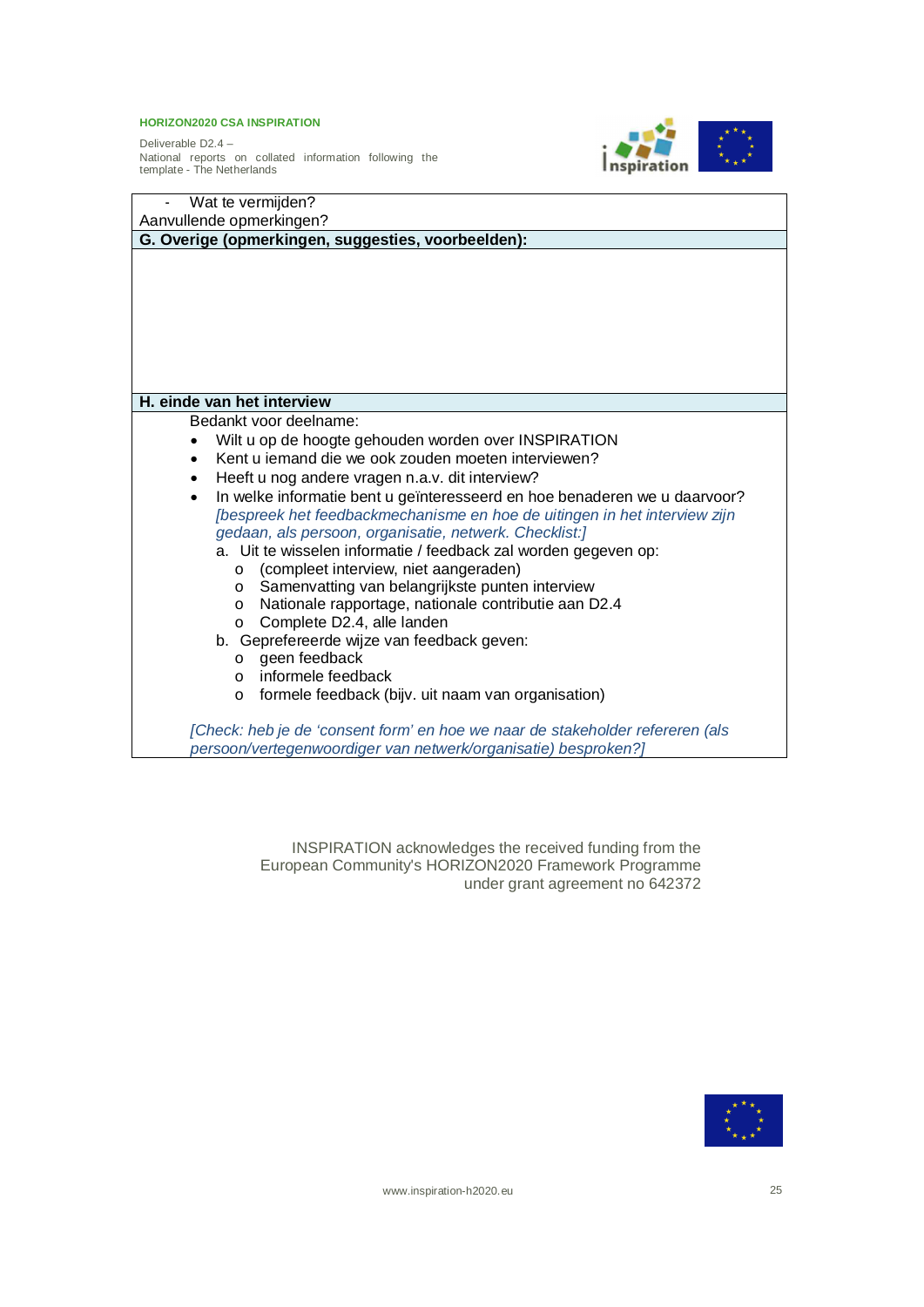Deliverable D2.4 – National reports on collated information following the template - The Netherlands



## **Annex Ic: NKS hand-out: INSPIRATION interview at a glance**

#### **INSPIRATION interviews in het kort**

#### **Doel van INSPIRATION:**

Hoofddoel van het EU-project INSPIRATION is om een vraaggestuurde, strategische onderzoeksagenda op te stellen om te onderzoeken hoe landgebruik(sveranderingen) en het bodemsediment-water (BSW) systeem kunnen bijdragen aan de huidige en toekomstige maatschappelijke uitdagingen en behoeften.

Daarnaast onderzoekt het project manieren om de onderzoeksagenda te kunnen implementeren en een netwerk van publieke en private financiers te vormen, welke bereid zijn te investeren in de uitvoering van de onderzoeksagenda.

#### **Nationale "Key Stakeholders" (NKS):**

De Nationale "Focal Points" (NFP) zullen in elk deelnemend land een aantal interviews met de NKS uitvoeren met als onderwerpen:

- x Onderzoek en innovatie-behoefte ten aanzien van landgebruik en het natuurlijk system in het licht van maatschappelijke opgaven
- Ervaringen ten aanzien van de connectie tussen wetenschap en beleid/praktijk
- Nationale en transnationale financieringsconstructies

In de interviews bevragen we NKS zoals u, die op strategisch niveau opereren: leidende personen binnen een expertiseveld met visie op en inzicht in de kennisbehoeften (op verschillende tijdschalen) en financierings- en samenwerkingskansen. De NKS zijn goed vertegenwoordigd in diverse (professionele) netwerken en hebben de potentie om als ambassadeur voor INSPIRATION op te treden. De NKS zijn geselecteerd zodat verschillende disciplines en rollen (zoals ruimtelijke ordenaars, managers, bodem-, sediment- en waterexperts, onderzoekers, financiers en beleidsmakers) goed vertegenwoordigd zijn in het Nederlandse NKS netwerk.

#### **Dit interview:**

Het verkrijgen van uw input is cruciaal voor het project, om zo de state-of the art in Nederland te beschrijven als input voor de Europese agenda. In het interview gaan we in op diverse onderwerpen en vragen. De NKS interviews (ca. 20 per land), tezamen met een bureaustudie naar onderzoeksbehoeften en financieringsmogelijkheden, vormen de basis voor nationale rapportages.

Deze worden vervolgens getoetst in een nationale workshop waarin onderwerpen worden geprioriteerd om de Nederlandse inhoud en aandachtspunten neer te zetten. De resultaten worden gebruikt als input voor de Europese strategische onderzoeksagenda en als basis voor het leggen van verbanden tussen onderzoeksbehoeften en financieringsmogelijkheden tussen de Europese landen.

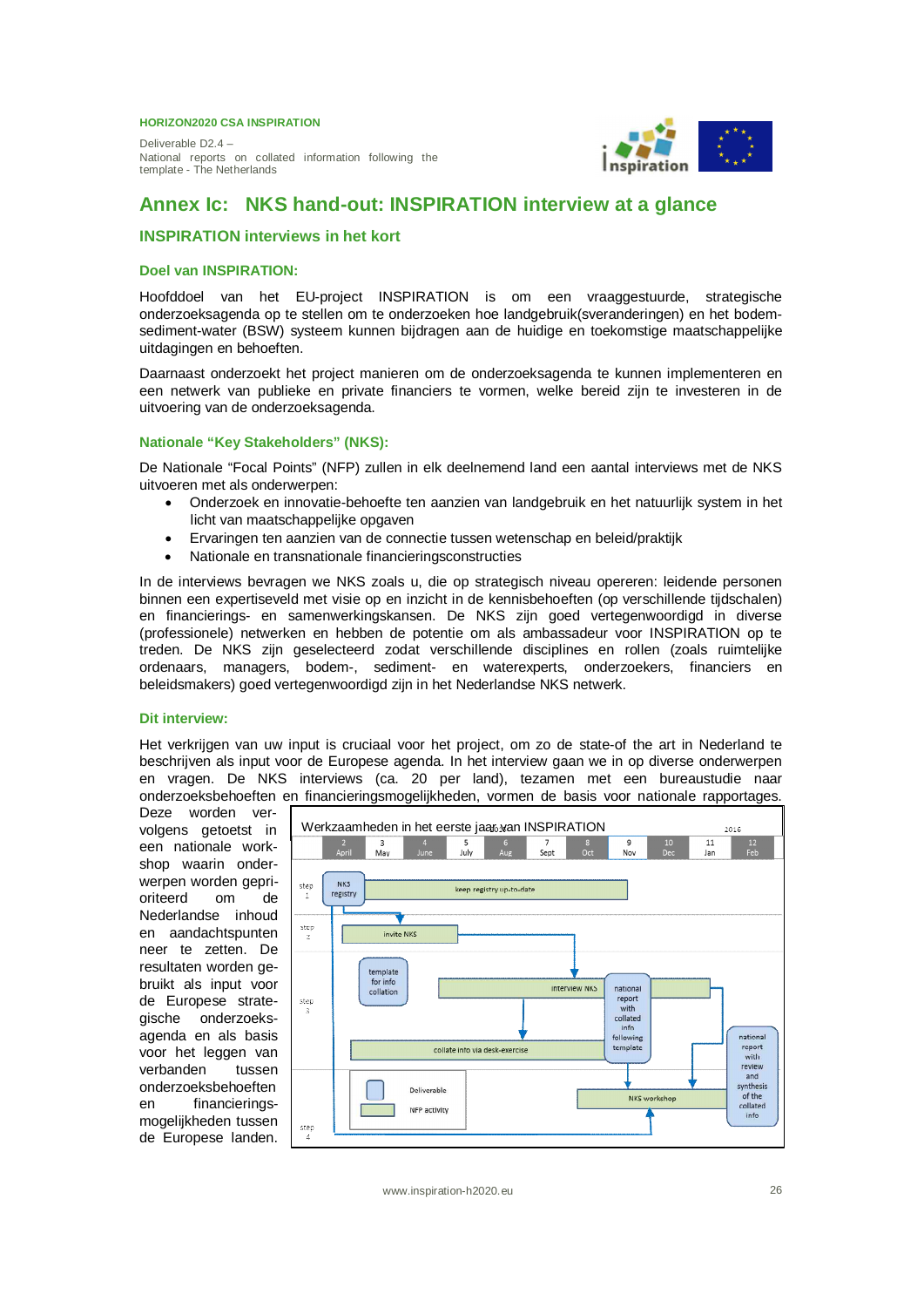Deliverable D2.4 – National reports on collated information following the template - The Netherlands



#### **Voorbeeldvragen:**

#### **Strategische Onderzoeksagenda**

- Welke maatschappelijke uitdagingen ziet u als leidend?
- Vanuit uw praktijk: welke onderwerpen (onderzoeksvragen) zouden in de onderzoeksagenda opgenomen moeten worden?

#### **Ervaringen ten aanzien van de connectie tussen wetenschap en beleid/praktijk**

- Hoe omschrijft u 'wetenschappelijke kennis'?
- In hoeverre wordt in Nederland gebruik gemaakt van de state-of-the art in wetenschappelijk onderzoek bij het formuleren van beleid?

#### **(Trans)nationale financieringsconstructies**

- x Verstrekt uw organisatie externe onderzoeksfinanciering?
- x Welke ervaringen en verwachtingen t.a.v. financieringsconstructies (publiek / privaat) heeft u, die kansen kunnen bieden voor toekomstig onderzoek op het gebied van landgebruik en het bodem-sediment-water system?

#### **Wat levert deelname u op:**

- x Een kans om de Europese onderzoeksagenda te beïnvloeden op het gebied van management van land en het natuurlijk system in het licht van maatschappelijke uitdagingen en behoeften;
- x U kunt gebruik maken van de resultaten van het project: een overzicht van onderzoeksbehoeften, bestaande en nieuwe veelbelovende financieringsconstructies (regionaal, nationaal, Europees, internationaal) en inzicht in de mogelijkheden voor een betere verbinding tussen wetenschap en beleid/praktijk;
- U kunt in contact komen met andere netwerken in binnen- en buitenland, u krijgt inzicht in welke andere landen uw opgaven delen en hoe u deze samen kunt oppakken.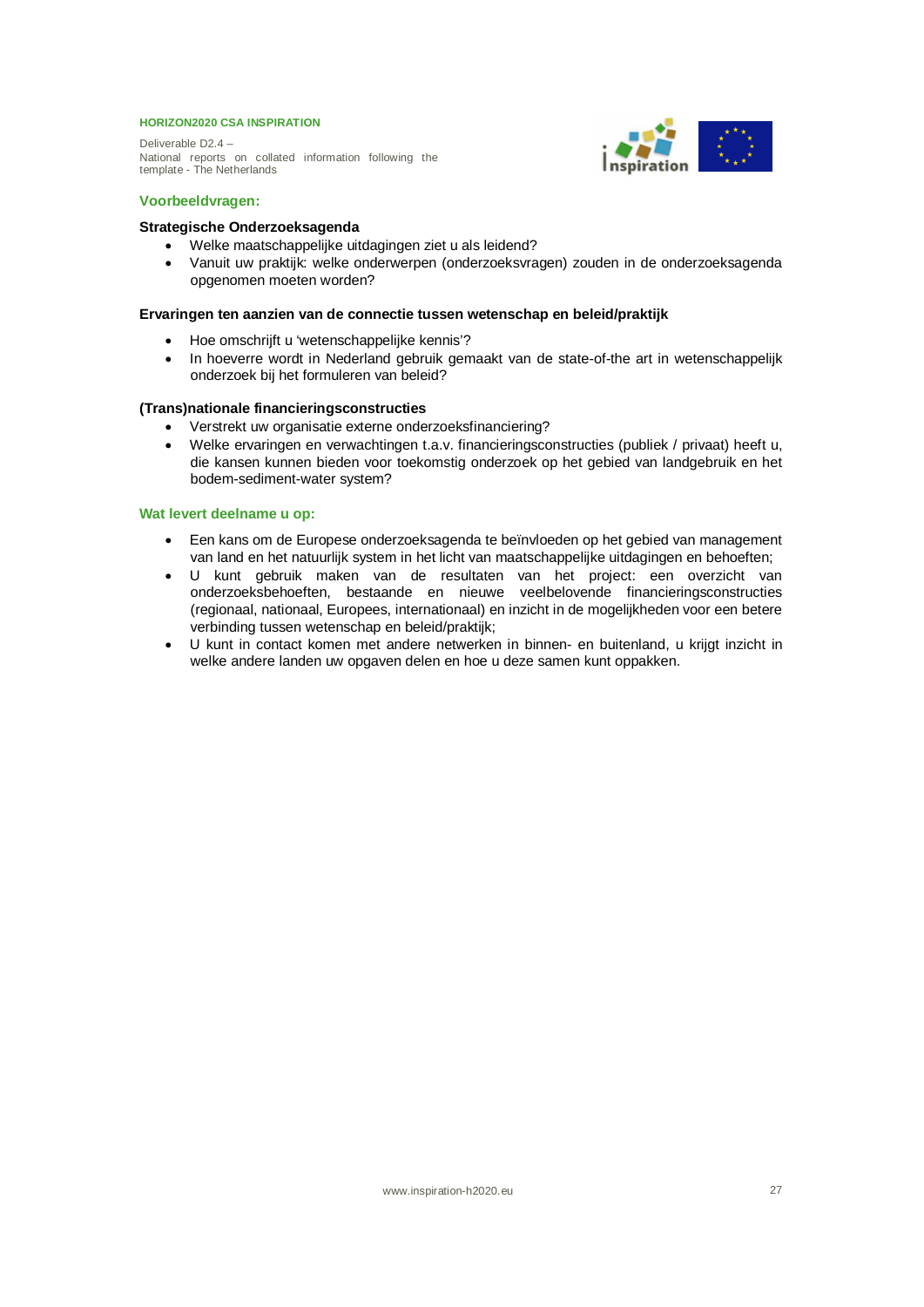Deliverable D2.4 – National reports on collated information following the template - The Netherlands



### **Annex II: Documents used for the desk study**

#### **Documents underpinning societal challenges and related research questions:**

Bedrijfstakonderzoek: Gezamenlijke kennisagenda (5 jarenplan) van de drinkwaterbedrijven http://www.kwrwater.nl/BTO/

CATO programma (CO2 opslag) http://www.co2-cato.nl/

Collegeakkoord provincie Noord-Brabant https://www.brabant.nl/

Dynamische Uitvoeringsagenda (DUA) Brabant van het PMWP, en het bijbehorende uitvoeringsprogramma Vitale Bodem (not published yet)

EDGAR gasprogramma (beta gamma over toekomst gas in NL. biogas tot gasrotonde en CCS) http://www.edgar-program.com/nl/nieuws/enabling-sustainability-with-gas

Energieprogramma wat in november wordt geissued door kabinet (not available yet)

Kennisagenda Bodem en Ondergrond (2011)

Kennisagenda geothermie Kennisprogramma ondergrond EZ not published yet (http://www.namplatform.nl/investeren-in-de-regio/educatie/ontwikkeling-kennisprogramma).

NICOLE: document voor NICOLE. (not published, on demand) http://www.nicole.org/

Ovv rapport rond bevingen http://www.onderzoeksraad.nl/uploads/phasedocs/843/33ef77ab629erapport-gaswinning-groningen-nl-interactief.pdf

PBL Toekomst van de landbouw ex ante evaluatie

Platform31 (2014) Maak Ruimte. Manifest ikv Jaar van de Ruimte (versie December 2014).

Prorail Innovatie en ontwikkelagenda 2015 (not public).

Prorail (2013) Meerjarenplan Duurzaamheid 2013-2015

Provinciaal Milieu- en Waterplan 2016-2021 (strategisch document) en bijbehorend uitvoeringsplan (in de maak) http://www.brabant.nl/dossiers/dossiers-opthema/water/waterbeleid/provinciaal-milieu-en-waterplan-2016-2021.aspx

SMART URBAN REGIONS OF THE FUTURE http://surf.verdus.nl/voorpagina

Vitens innovatieagenda: in de onderwerpen staat waarin Vitens wil innoveren (not public)

Wit, Han de & Zoetbrood Pascal (undated) Formule Leven met Water ook bruikbaar in de toekomst? Evaluatie werkwijze Leven met Water

#### **SPI**

Bloemers, T., S. Daniels, G. Fairclough, B. Pedroli & R. Stiles (eds., 2010): Landscape in a changing world. Bridging Divides, Integrating Disciplines, Serving Society. Science Policy Briefing ESF-COST nr 41, Strasbourg / Brussels. 16 p http://www.esf.org/fileadmin/Public\_documents/Publications/SPB41\_Landscape\_ChangingW orld.pdf

Duijn, M., G.J. Ellen, Hooimeijer, F.L. and Alphen, J. van (2014) Kennis voor Deltabeslissingen Grootse Plannen voor waterveiligheid. Water Governance, 03 (2014), pp. 17-26

Herber R. (2011) Kan ook de Diepe Ondergrond Ruimtelijke Geordend Worden? Inaugurele rede 1 maart 2011, Rijksuniversiteit Groningen

Isaacson, de uitvinders (ter inspiratie voor science-policy interface: boek over de ontwikkeling van de it-achtige wereld)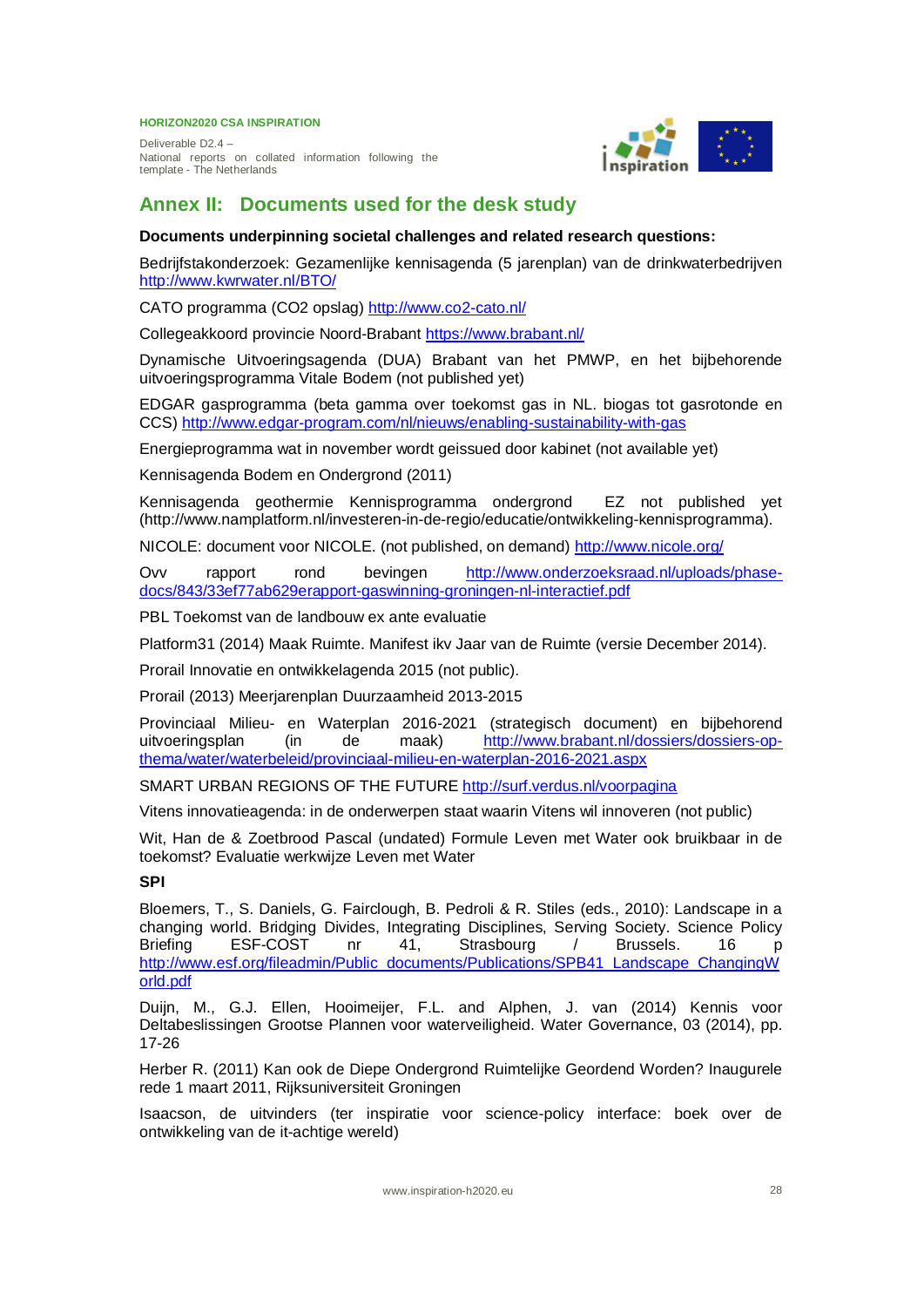Deliverable D2.4 – National reports on collated information following the template - The Netherlands



Kahneman Daniel 2013 Thinking fast and slow

van Os HWA, Herber R, Scholtens B. (2014) Not under Our Back Yards? A case study of social acceptance of the Northern Netherlands CCS initiative. Renewable and Sustainable Energy Reviews 2014; 30: 923-942

Rathenau: http://www.rathenau.nl/publicaties/publicatie/wetenschap-als-strijdtoneel.html

WRR: http://www.wrr.nl/publicaties/publicaties/